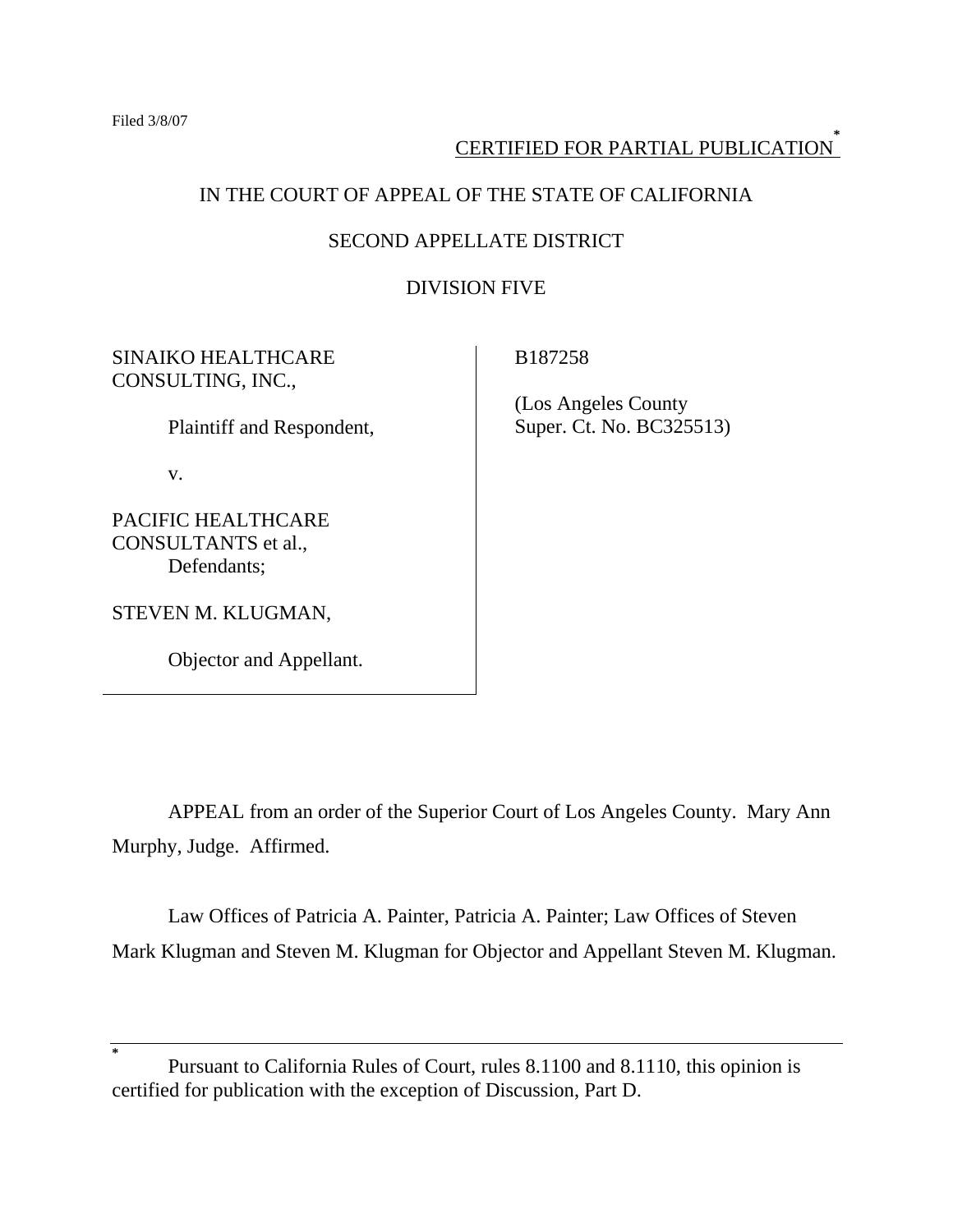Fisher, Sparks, Grayson & Wolf, David R. Fisher; Greines, Martin, Stein & Richland and Robert A. Olson for Plaintiff and Respondent Sinaiko Healthcare Consulting, Inc.

\_\_\_\_\_\_\_\_\_\_\_\_\_\_\_\_\_\_\_

This appeal from an order imposing a monetary discovery sanction of \$8,786.36 raises the issue of whether, under the California Civil Discovery Act (Code Civ. Proc. § 2016.010 et seq.),  $\frac{2}{3}$  the trial court has the authority to hear a motion to compel responses

<sup>2</sup> All statutory references are to the Code of Civil Procedure. The Civil Discovery Act of 2004 (the "2004 Act" or the "Civil Discovery Act") became effective July 1, 2005 (§ 2016.010), after the discovery at issue here was served. The 2004 Act reorganized and renumbered the provisions of the Civil Discovery Act of 1986, but the 2004 Act was not intended to effect any substantive changes in the law. (Stats. 2004, ch. 182, § 61 ["Nothing in this act is intended to substantively change the law of civil discovery"].) For ease of reference, and because the parties have largely done so, we refer to the relevant statutory provisions as renumbered and reorganized by the 2004 Act.

**<sup>1</sup>** Defendants Bryan J. Kirchwehm (Kirchwehm), Zeppelin Corporation (Zeppelin) and Pacific Healthcare Consultants (Pacific) (collectively the "defendants") dismissed their appeal after oral argument. Attorney Steven M. Klugman (Klugman), one of the persons against whom the trial court awarded the monetary sanction at issue, has not dismissed his appeal. An attorney against whom a monetary sanction has been awarded has standing to appeal. (*Imuta v. Nakano* (1991) 233 Cal.App.3d 1570, 1585-1586.) Klugman asserts that the issues raised by his appeal are not moot. We have been presented with no motion to dismiss the appeal as to Klugman and no evidence that the issues raised by Klugman's appeal are moot. (See Cal. Rules of Court, rule 8.54(a)(2) [motion "based on matters outside the record" must be supported "by declarations or other supporting evidence"]; see also *In re Matthew C.* (1993) 6 Cal.4th 386, 394 ["'when the propriety of an appeal is not free from dubiety, the better practice is to . . . permit the appeal to be determined on the merits'"], quoting *Bailey v. Fosca Oil Co., Ltd.* (1962) 211 Cal.App.2d 307, 309.) Accordingly, Klugman's appeal remains. Our resolution of the issues on this appeal concerns only Klugman.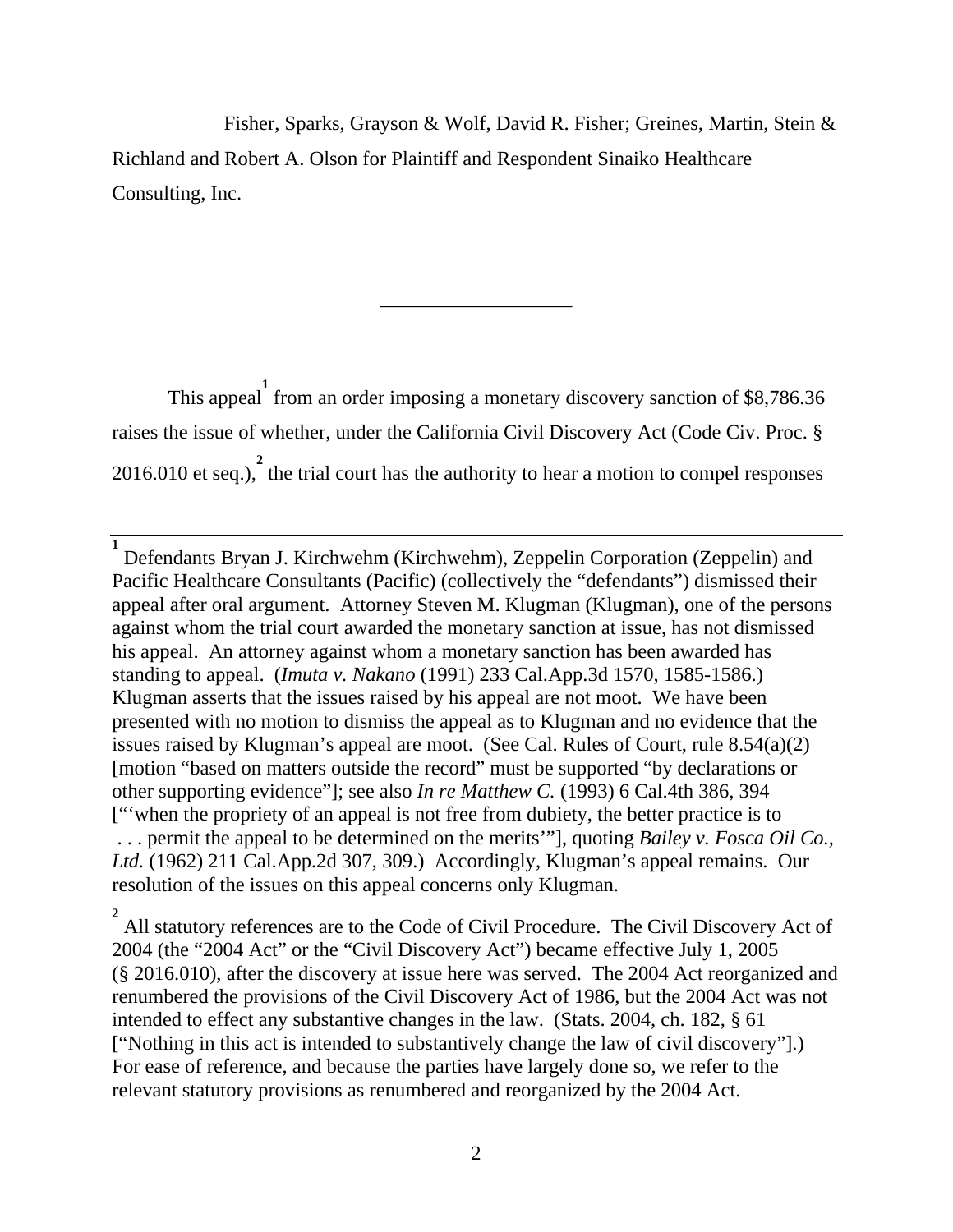to written interrogatories under section 2030.290 when the party on whom the interrogatories were served fails to serve any response within the required time, thereby waiving all objections, but after the motion is served, provides an untimely response that the propounding party deems inadequate. In the published portion of this opinion, we hold that the mere service of an untimely interrogatory response, which may or may not reflect a good faith effort to comply with the party's discovery obligations, does not divest the trial court of authority to hear and grant a motion to compel responses under section 2030.290, subdivision (b). Whether the trial court should proceed with a motion to compel responses under section 2030.290 when there has been an untimely interrogatory response is within the sound discretion of the trial court.

#### **BACKGROUND**

 In December 2004, plaintiff and respondent Sinaiko Healthcare Consulting, Inc. (Sinaiko) sued defendants for breach of contract, unfair competition, misappropriation of trade secrets, interference with prospective economic advantage and interference with contractual relations. Sinaiko alleged that it and its predecessor had engaged Kirchwehm, first as an employee and then (through Zeppelin and Pacific) as an independent contractor, to provide financial advisory services to Sinaiko's clients in the healthcare industry. Sinaiko alleged that, as a result, Kirchwehm had access to Sinaiko's proprietary client database; that after Kirchwehm ended his relationship with it in July 2004, Sinaiko discovered that Kirchwehm had solicited at least one of its clients with which Kirchwehm had no previous contact; and that Kirchwehm had solicited other Sinaiko clients utilizing confidential information improperly obtained from Sinaiko.

 Sinaiko's complaint included eight causes of action, one of which alleged a breach of contract. In its first cause of action, entitled "Breach of Oral Contract," Sinaiko

According to the Certificate of Interested Parties filed with this court, Kirchwehm is the majority stockholder of Zeppelin, and Zeppelin is the "proprietor" of Pacific.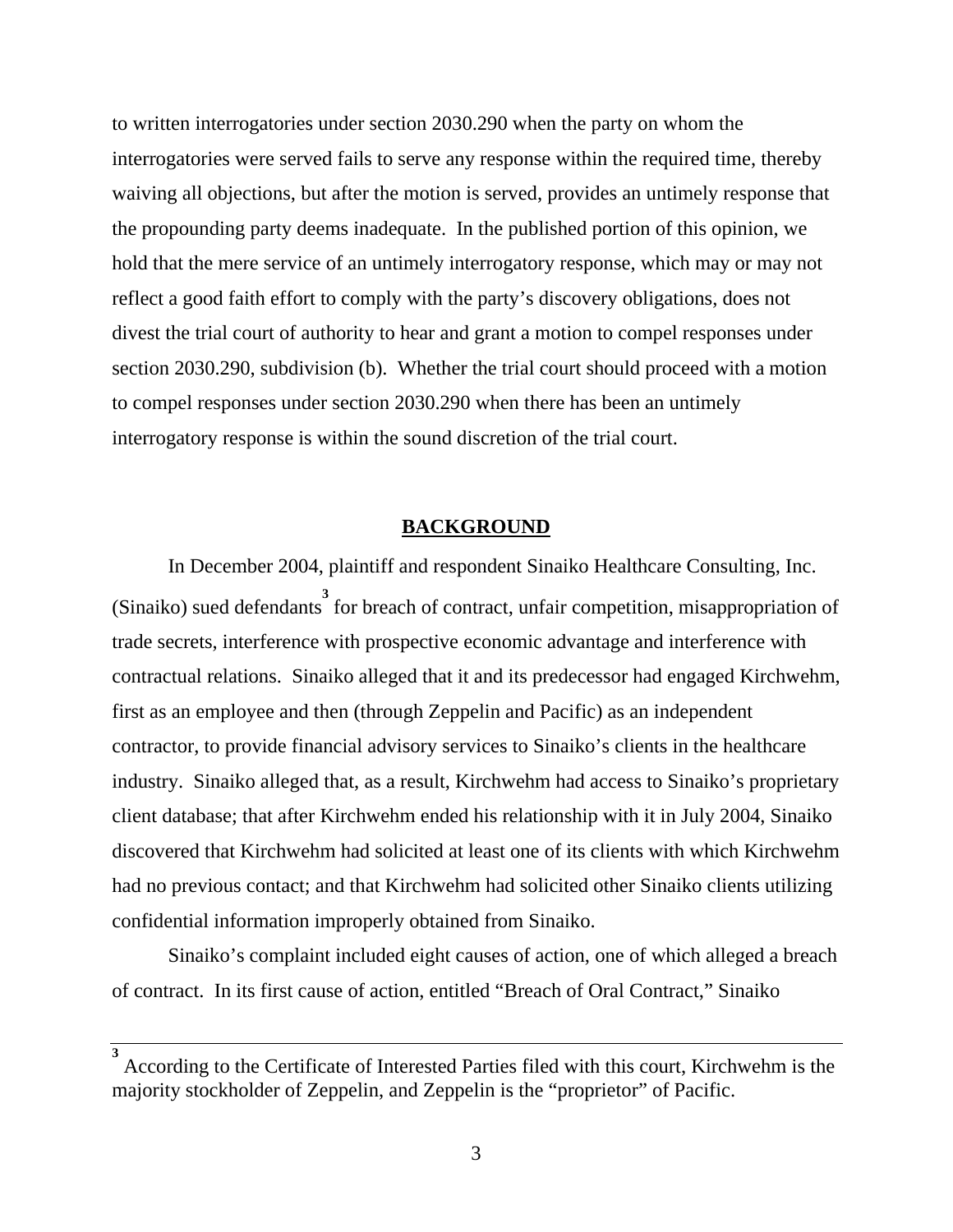alleged that, "In or about August, 2002, the parties orally agreed that defendants, and each of them, would provide advisory and financial services to SINAIKO's clients for which SINAIKO would compensate defendants. Defendants agreed that they would provide SINAIKO with the underlying materials supporting the opinion letters prepared upon SINAIKO's request, due to the fact that said materials were at all times the property of SINAIKO." Sinaiko further alleged that, "Beginning in or about August, 2002, and continuing to the present, defendants, and each of them, breached the above-referenced oral agreement[.]"

On February 14, 2005,<sup>4</sup> Sinaiko served on each of Kirchwehm, Zeppelin and Pacific one set of official form written interrogatories<sup>5</sup> (the "interrogatories"), pursuant to section 2030.020, subdivision (a), and one set of inspection demands to produce and permit the inspection and copying of documents (the "document requests"), pursuant to section 2031.020, subdivision (a). Among the interrogatories propounded by Sinaiko were form interrogatories 50.1 through 50.6. Form interrogatory 50.1 requested that, "[f]or each agreement alleged in the pleadings," defendants (a) identify each document that was part of the agreement; (b) state each part of the agreement not in writing; (c) identify all documents that evidenced any part of the agreement not in writing; (d) identify all documents that were part of any modification to the agreement; (e) state each modification not in writing; and (f) identify all documents that evidenced any modification not in writing. Form interrogatory 50.1 also requested that defendants provide the name, address and telephone number of each person who either possessed the documents identified in defendants' response, or who had agreed to any of the oral agreements or oral modifications identified in defendants' response.

Interrogatories 50.2 through 50.6 provided as follows:

**<sup>4</sup>** All date references hereafter are to 2005.

**<sup>5</sup>** Judicial Council Form No. FI–120. (See §§ 2033.710–2033.740.)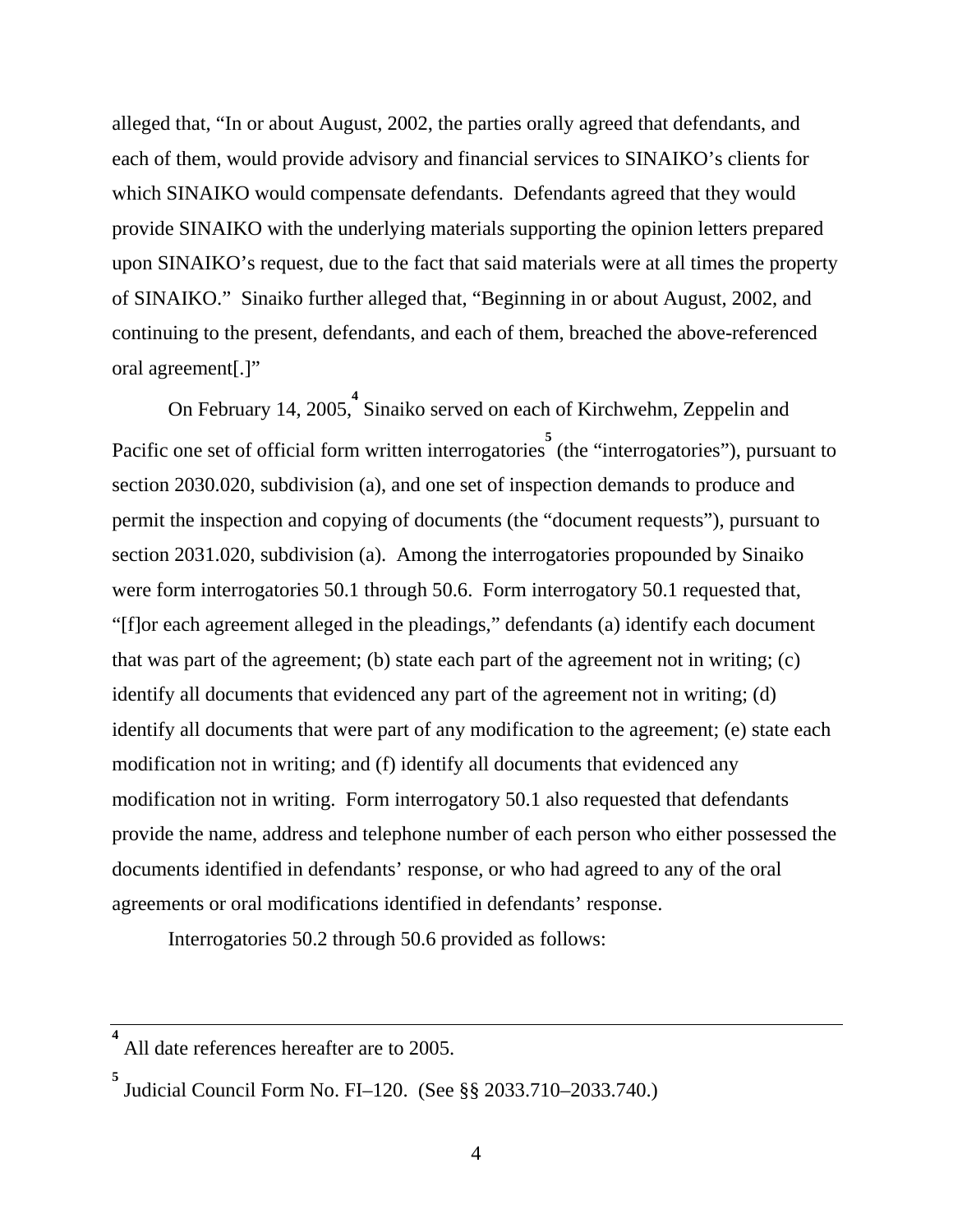"50.2 Was there a breach of any agreement alleged in the pleadings? If so, for each breach describe and give the date of every act or omission that you claim is the breach of the agreement.

 "50.3 Was performance of any agreement alleged in the pleadings excused? If so, identify each agreement excused and state why performance was excused.

 "50.4 Was any agreement alleged in the pleadings terminated by mutual agreement, release, accord and satisfaction, or novation? If so, identify each agreement terminated, the date of termination, and the basis of the termination.

 "50.5 Is any agreement alleged in the pleadings unenforceable? If so, identify each unenforceable agreement and state why it is unenforceable.

 "50.6 Is any agreement alleged in the pleadings ambiguous? If so, identify each ambiguous agreement and state why it is ambiguous."

 Sinaiko's document requests sought 23 categories of documents, including the documents identified in defendants' response to form interrogatory 50.1, documents pertaining to work that defendants had done for clients on Sinaiko's behalf, and documents pertaining to "advisory or financial services" provided by defendants "independent of" their relationship with Sinaiko. Sinaiko served the interrogatories and document requests by mail, and as to each required a response by March 21. (§§ 1013, subd. (a); 2030.260, subd. (a); 2031.260.)

 Defendants, all of whom were represented by appellant Klugman, did not respond to the discovery requests by March 21. On March 24, counsel for Sinaiko wrote a letter to Klugman demanding responses to the discovery requests, without objection, by March 30. Klugman did not respond to the letter, and defendants did not respond to the discovery requests by March 30. As a result, on March 31, Sinaiko served all three defendants (by personal service on their attorney, Klugman) with motions to compel responses to the form interrogatories and document requests, and requesting monetary sanctions. Because March 31 was a court holiday, Sinaiko did not file the motions until April 1.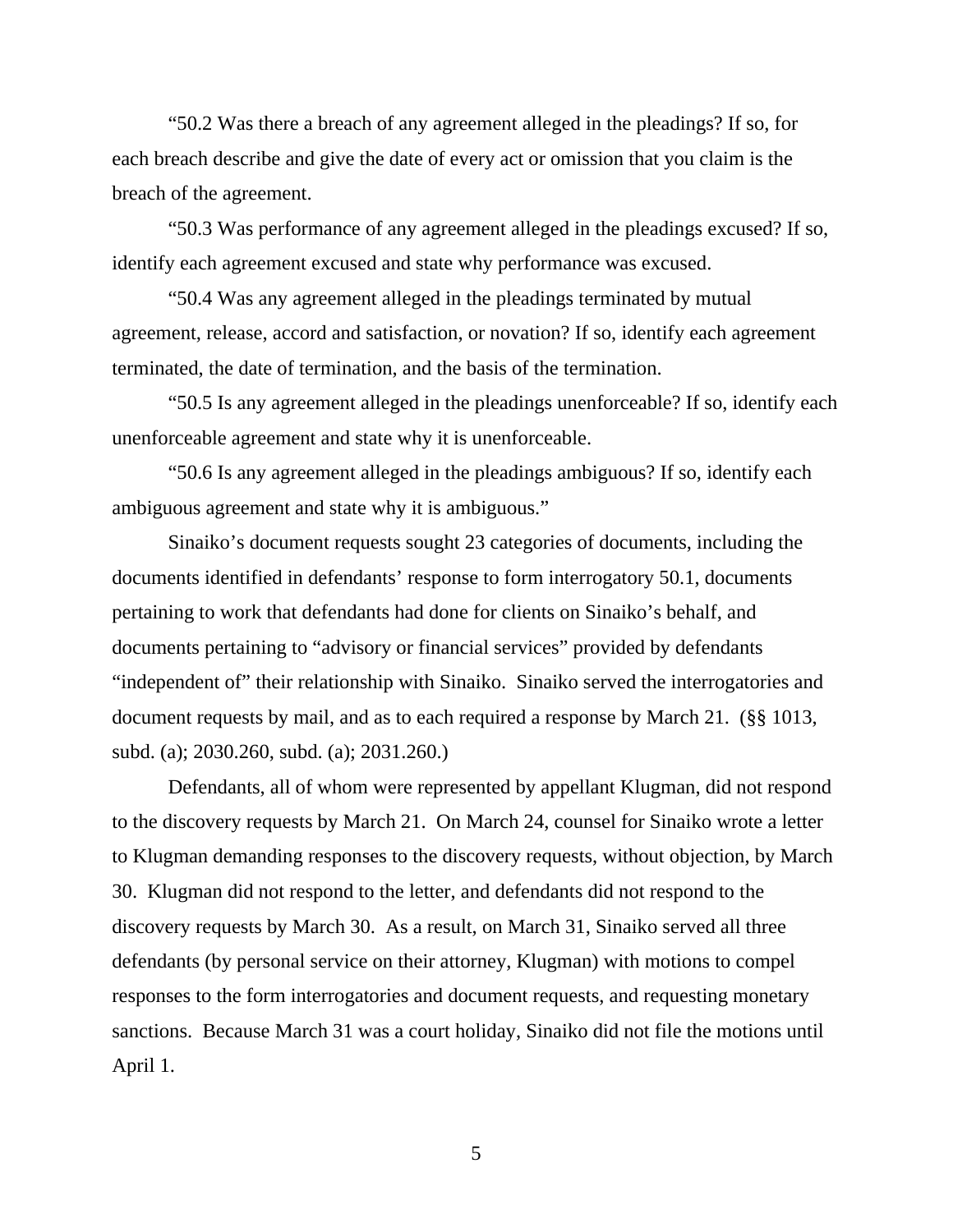Later on March 31 — after Sinaiko had served the motions — defendants prepared their "responses" to Sinaiko's form interrogatories and faxed them to Sinaiko's counsel. Each of the defendants responded to form interrogatories 50.1 through 50.6 in precisely the same way: "Defendant has filed a demurrer as to all of the contractual allegations contained in the plaintiff's complaint. The demurrers are both general, and special due to uncertainty. As indicated in the demurrers, defendant cannot at this time determine which contract, oral or written, if any, is or has been identified as at issue in this complaint and action. As such, this interrogatory requests information that may or may not exist at this time. Defendant cannot respond to this interrogatory at this time given the uncertainty of the identification of the terms and provisions of any contract, written or oral. The hearing on defendant's general and special demurrers . . . is currently scheduled for April 21[.]" Defendants did not serve responses to Sinaiko's document requests or produce any documents.

 Not satisfied with defendants' responses to the interrogatories, and having no response to the document requests, Sinaiko did not take its motions to compel responses off calendar. Defendants, however, did not file any opposition to the motions. One week before the hearing, Sinaiko filed and served a "reply" memorandum, in which Sinaiko reiterated its request that the trial court order defendants "to fully respond, without objection" to both the interrogatories and the document requests. In a declaration submitted with the "reply," counsel for Sinaiko informed the trial court that, "On March 31, defendants served untimely and deficient responses to the First Set of Form Interrogatories, in that they failed to respond substantively to Form Interrogatory Nos. 50.1 through 50.6. To date, defendants have not served a written response to the First Requests for Production of Documents or served any documents responsive to the Requests for Production."

 On April 26, the trial court heard Sinaiko's motions to compel responses. Defendants did not appear at the hearing. As reflected in the trial court's minute order (the April 26 Order), the trial court granted the motions to compel responses against all three defendants as to both the interrogatories and the document requests and ordered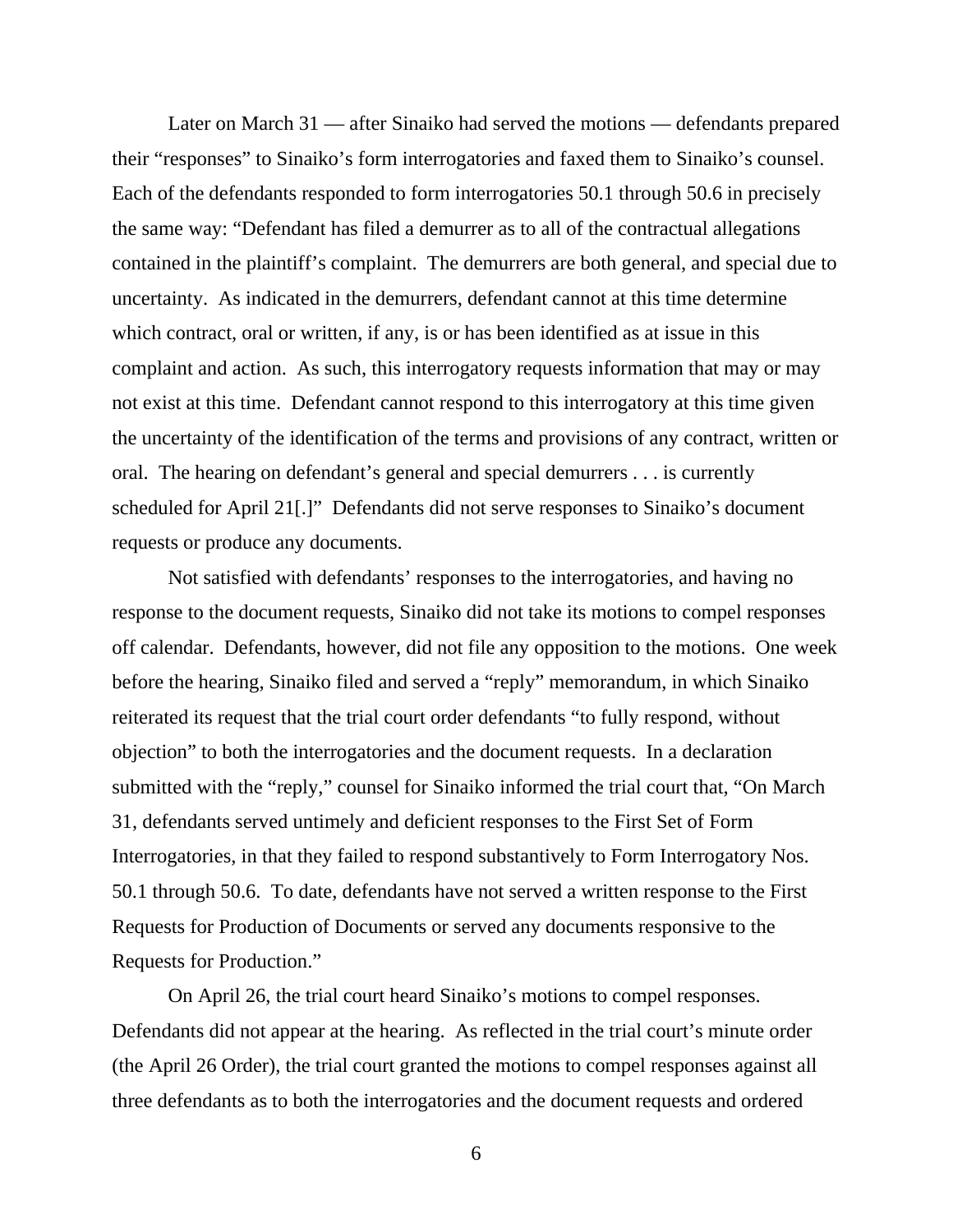defendants to "respond without objection and produce all documents within 20 days." The trial court also awarded monetary sanctions totaling \$2,208.89 against defendants, to be paid within 20 days. Sinaiko served upon defendants its notice of the order compelling responses that same day. The next day, April 27, the trial court overruled defendants' demurrers.

 On May 6, defendants moved for reconsideration of the April 26 Order. The motion for reconsideration was set for hearing on June 13, nearly four weeks after the deadline to comply with the April 26 Order. On May 13, defendants first served verified responses to Sinaiko's document requests. The responses, however, stated that defendants would withhold certain categories of documents as trade secrets and proprietary information, and purported to incorporate a "privilege log." Defendants produced no documents, and did not tender payment of the monetary sanctions. On May 17 — the very last day that defendants had to comply with the April 26 Order defendants applied ex parte to stay the April 26 Order until the trial court heard the motion for reconsideration. The trial court granted the stay.

 On May 31, Sinaiko filed its opposition to defendants' motion for reconsideration and requested additional monetary sanctions of \$4,200.00. On June 6, the parties stipulated to a protective order (entered by the trial court on June 15) regarding documents designated confidential or proprietary. On June 10, the Friday before the Monday hearing on the motion to reconsider, defendants, for the first time, produced documents in response to Sinaiko's document requests.

 The parties appeared for defendants' motion for reconsideration on June 13. After the hearing began (and after the trial court reproved defense counsel for failing to follow court rules in the motion), defendants withdrew the motion. Klugman explained that he thought the motion for reconsideration was "moot" because defendants had "provided all the answers requested" and produced "all of the requested documents that are in our possession." The stay on the trial court's April 26 Order expired, and the trial court directed defendants to pay the monetary sanctions within 20 calendar days. The trial court denied Sinaiko's request for additional sanctions.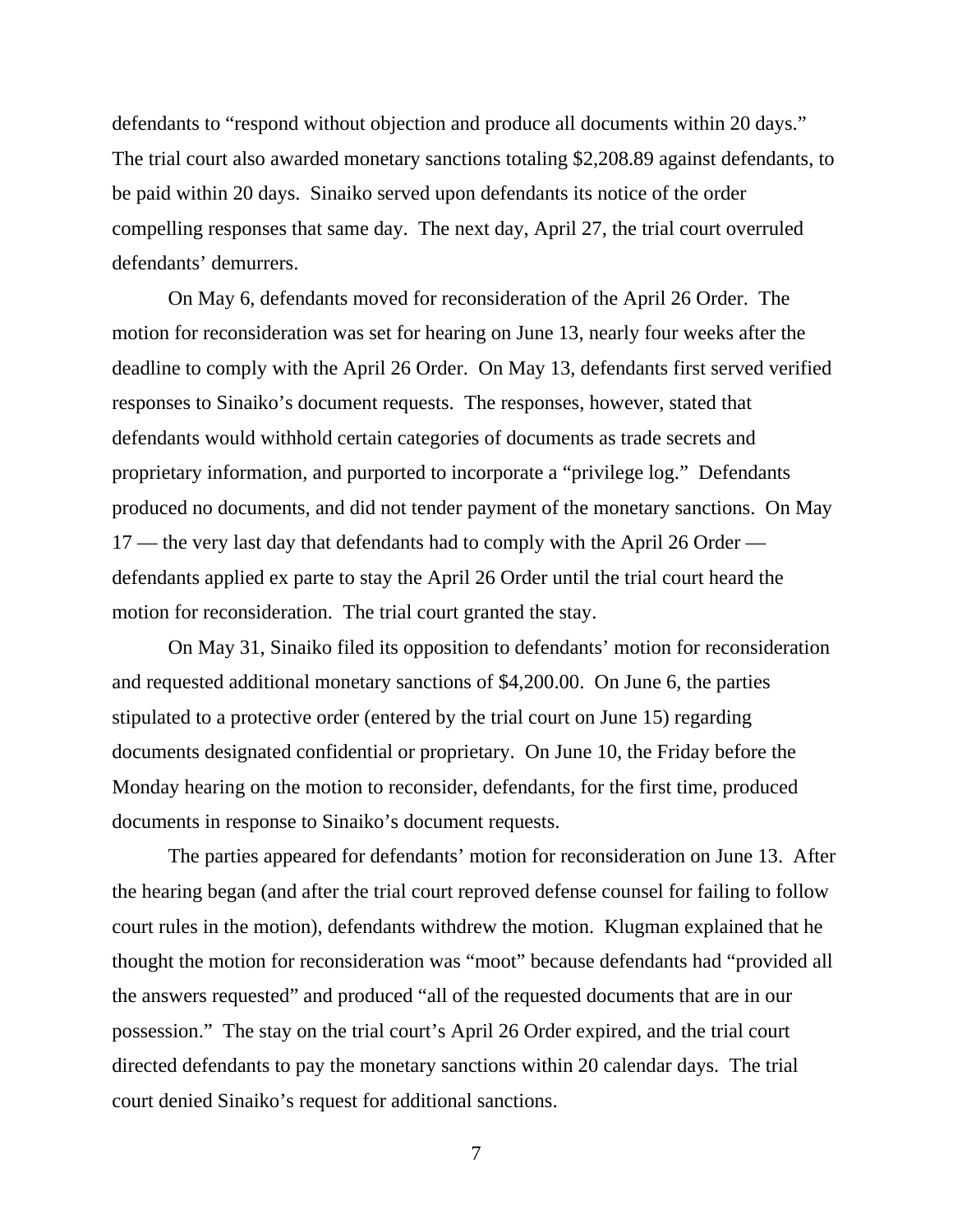On June 28, after reviewing the documents produced by defendants prior to the hearing, counsel for Sinaiko wrote a letter to counsel for defendants detailing numerous deficiencies in defendants' document production. Sinaiko asserted, among other things, that defendants had produced "virtually no e-mail correspondence," even though such documents were responsive, and Sinaiko had produced "tens of thousands of pages of email correspondence with" defendants. Sinaiko also claimed that defendants had not produced the requested "work papers, notes, analysis, models or . . . other information" underlying the financial opinions and valuations that defendants had conducted on behalf of (and for which they had been paid by) Sinaiko.

 On July 5, after a further exchange of contentious correspondence, defendants paid Sinaiko \$1,589.26 of the \$2,208.89 in sanctions awarded by the trial court on April 26, and produced — in Klugman's words — "10,000 additional pages that may or may not be responsive to any and all of [Sinaiko's] requests for production of documents." Defendants also served another written response to the document requests. With respect to requests 17 through 22, defendants refused to produce documents relating to an entity called Da Vita Corporation, on the sole ground that Sinaiko had subpoenaed those documents from Da Vita Corporation. Further, even though the trial court had entered the stipulated protective order regarding confidential documents, defendants refused to produce documents relating to "any of its clients independent of Sinaiko" on the ground that such documents were proprietary information of defendants' clients. Defendants produced a handwritten "priveledge [*sic*] log" and "confidential log" purporting to identify documents withheld, but the log does not identify any specific documents with particularity. <sup>6</sup> Defendants never sought an additional protective order with respect to any of the documents withheld.

**<sup>6</sup>** The log states nothing more than broad date ranges coupled with general document categories. For example, item 1 under the heading "confidential log" states, "(2/04– present): Healthcare valuation analyses," and item 2 states, "(6/04–present): Healthcare valuation analyses."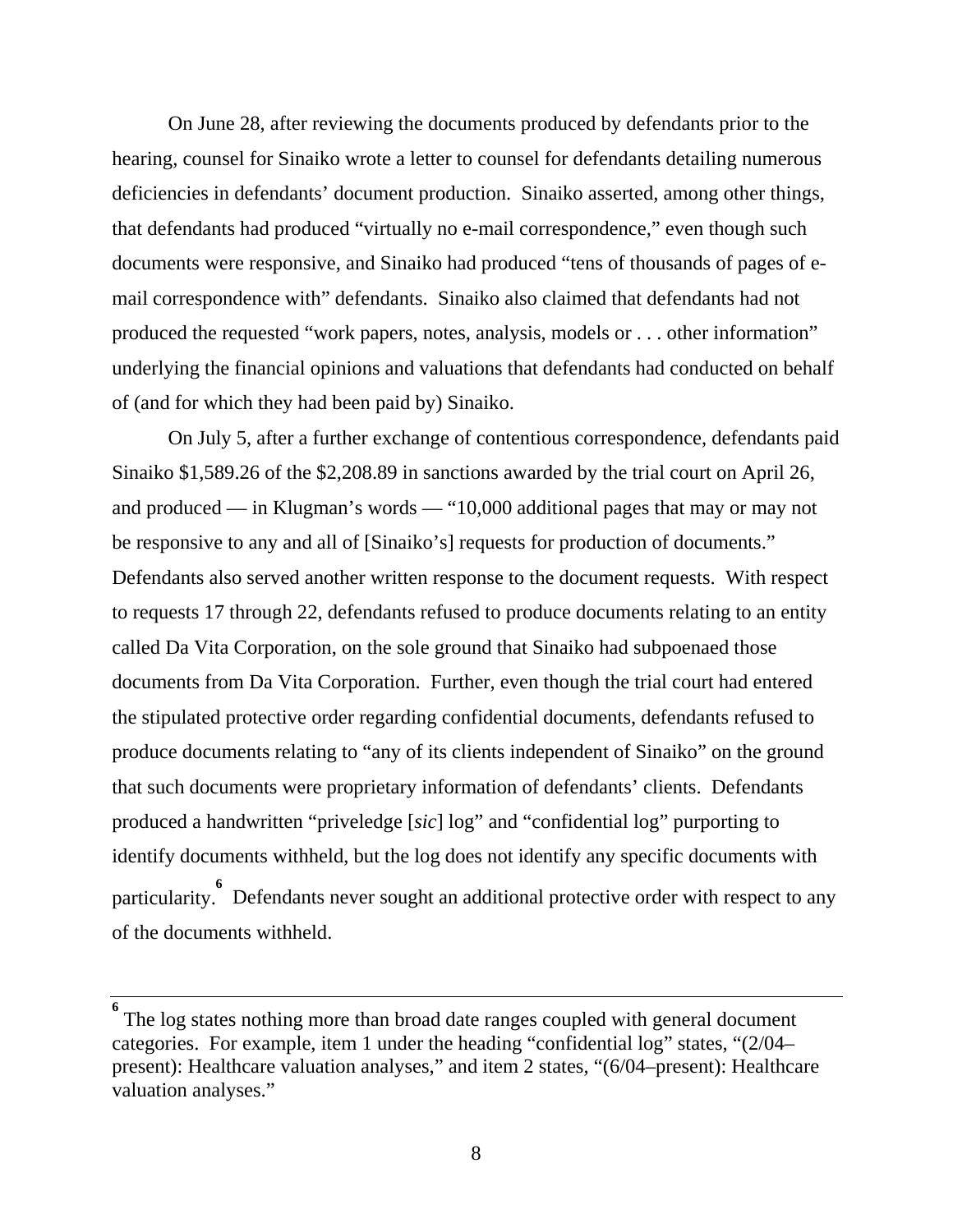On August 11, Sinaiko filed and personally served upon defendants' counsel its motion for terminating sanctions based on defendants' failure to comply with the April 26 Order. The trial court ordered the hearing set for Friday, September 2. As with Sinaiko's original motion to compel responses, defendants failed timely to oppose the motion. Sinaiko nevertheless filed a "reply" memorandum on August 26, in which it informed the court that defendants' counsel had telephoned on Wednesday, August 24 two days *after* defendants' opposition was due — to give notice that defendants intended to apply ex parte to continue the September 2 hearing. Defendants, in fact, did apply ex parte on August 29 to continue the hearing, and for an extension of time to file their opposition. The trial court refused to continue the hearing. Instead, the trial court admonished defense counsel for his delay in requesting leave to file defendants' opposition and his failure to provide the opposition to Sinaiko's counsel in a timely manner. Nevertheless, the trial court accepted defendants' opposition for late filing, permitted Sinaiko to file a reply on September 1, and did not order sanctions.

 The trial court heard Sinaiko's motion for terminating sanctions on September 2. In a minute order of that date (the September 2 Order), the court found that defendants had violated the April 26 Order with respect to form interrogatories 50.1 through 50.6 and document requests 2 through 22, and had shown "no substantial justification" for their failure to comply. The trial court denied terminating sanctions, but granted monetary sanctions against "defendant [*sic*] and attorney" in the amount of \$8,786.36, payable within 45 days.<sup>7</sup> Defendants and Klugman timely appealed.<sup>8</sup>

**<sup>7</sup>** The trial court also granted evidentiary and issue sanctions that are not at issue in this appeal. (§ 904.1, subd. (a)(12).) The September 2 Order does not specify the statutory basis for the monetary sanction. Sinaiko's "Notice of Ruling" states that the award was pursuant to section 2023.030, subdivision (a) (monetary sanction against "one engaging in the misuse of the discovery process, or any attorney advising that conduct or both"). Defendants did not object to the notice. The conduct here constitutes a "misuse of the discovery process." (§ 2023.010, subd. (g).)

**<sup>8</sup>** As noted above, defendants dismissed their appeal. Klugman has not done so.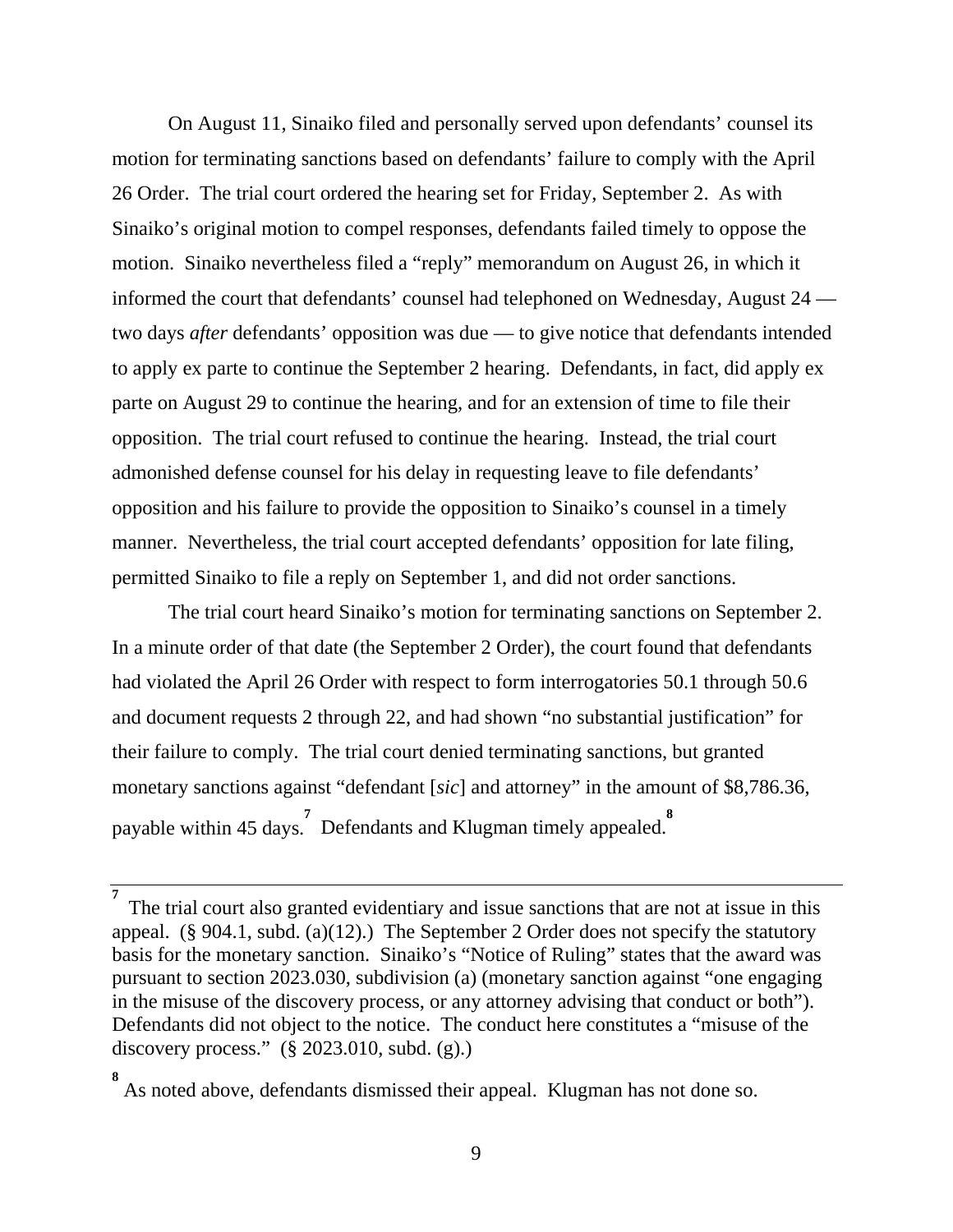#### **DISCUSSION**

#### **A. Standard of Review**

 The award of a monetary sanction in excess of \$5000 is directly appealable. (§ 904.1, subd. (a)(12).) We review the trial court's order imposing the sanction for abuse of discretion. (*Sears, Roebuck & Co. v. National Union Fire Ins. Co. of Pittsburgh* (2005) 131 Cal.App.4th 1342, 1350.) We resolve all evidentiary conflicts most favorably to the trial court's ruling (*ibid.*), and we will reverse only if the trial court's action was ""arbitrary, capricious or whimsical[.]""" (*Vallbona v. Springer* (1996) 43 Cal.App.4th 1525, 1545, quoting *Do It Urself Moving & Storage, Inc. v. Brown, Leifer, Slatkin & Berns* (1992) 7 Cal.App.4th 27, 36.) "It is [appellant's] burden to affirmatively demonstrate error and, where the evidence is in conflict, this court will not disturb the trial court's findings." (*Laguna Auto Body v. Farmers Ins. Exchange* (1991) 231 Cal.App.3d 481, 487, disapproved on other grounds in *Garcia v. McCutchen* (1997) 16 Cal.4th 469, 478, fn. 4.) To the extent that reviewing the sanction order requires us to construe the applicable discovery statutes, we do so de novo, without regard to the trial court's ruling or reasoning. (*People ex rel. Lockyer v. Superior Court* (2004) 122 Cal.App.4th 1060, 1071.)

#### **B. The Civil Discovery Act**

 The Civil Discovery Act provides litigants with the right to broad discovery. In general, "any party may obtain discovery regarding any matter, not privileged, that is relevant to the subject matter involved in the pending action or to the determination of any motion made in that action, if the matter either is itself admissible in evidence or appears reasonably calculated to lead to the discovery of admissible evidence." (§ 2017.010.) "In establishing the statutory methods of obtaining discovery, it was the intent of the Legislature that discovery be allowed whenever consistent with justice and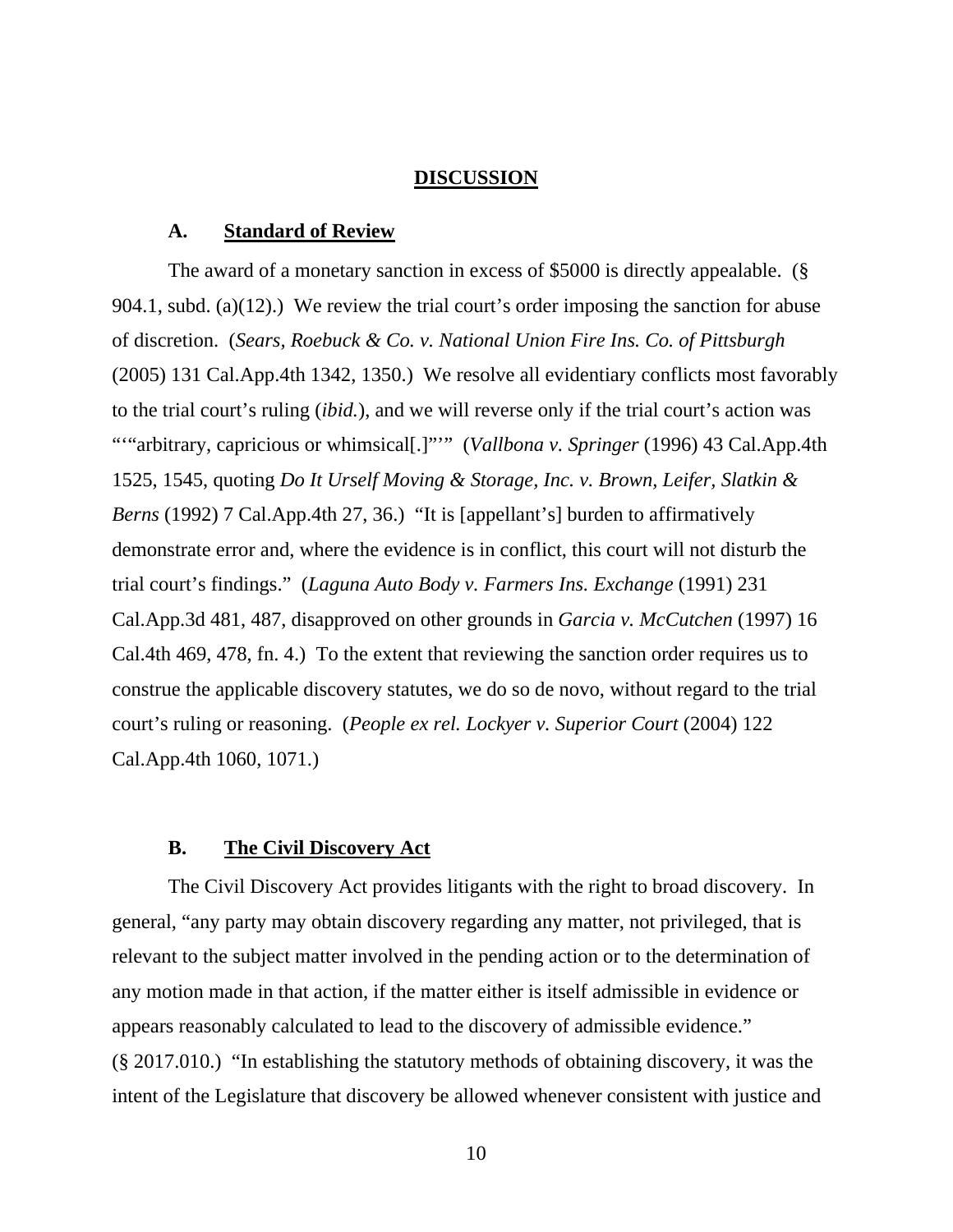public policy. [Citation.] The statutory provisions must be liberally construed in favor of discovery and the courts must not extend the statutory limitations upon discovery beyond the limits expressed by the Legislature." (*Irvington-Moore, Inc. v. Superior Court* (1993) 14 Cal.App.4th 733, 738-739.) Civil discovery is intended to operate with a minimum of judicial intervention. "[I]t is a 'central precept' of the Civil Discovery Act . . . that discovery 'be essentially self-executing[.]'" (*Obregon v. Superior Court* (1998) 67 Cal.App.4th 424, 434, quoting *Townsend v. Superior Court* (1998) 61 Cal.App.4th 1431, 1434.)

 Generally, the parties may modify the statutory discovery procedures by written stipulation (§ 2016.030), and, unless restricted by the trial court, are free to utilize any of the prescribed discovery methods during the action in any sequence (§§ 2019.010, 2019.020). Neither a propounding party's demands nor a responding party's responses are filed with the trial court. (See, e.g., §§ 2030.280, subd. (a), 2031.290, subd. (a)). Accordingly, the trial court does not usually consider either the propriety of a party's discovery demand or the adequacy of a party's response unless a dispute arises.

 When discovery disputes arise as to interrogatories and document requests, the trial court may intervene in the discovery process in three circumstances. First, a responding party may move for a protective order to challenge a discovery demand. To prevail, it bears the burden (§ 2019.030, subd. (b)) to demonstrate that the "discovery sought is unreasonably cumulative or duplicative, or is obtainable from some other source that is more convenient, less burdensome, or less expensive" (§ 2019.030, subd.  $(a)(1)$ , or that the "selected method of discovery is unduly burdensome or expensive." (§§ 2019.030, subd. (a)(2); 2030.090 [motion for protective order on interrogatories]; 2031.060 [motion for protective order on inspection demands].) The responding party must also demonstrate that it made "a reasonable and good faith attempt at an informal resolution of each issue presented" by the motion for a protective order. (§§ 2016.040; 2019.030, subd. (b); 2030.090, subd. (a); 2031.060, subd (a).) This is sometimes referred to as an obligation to "meet and confer." (§ 2016.040.)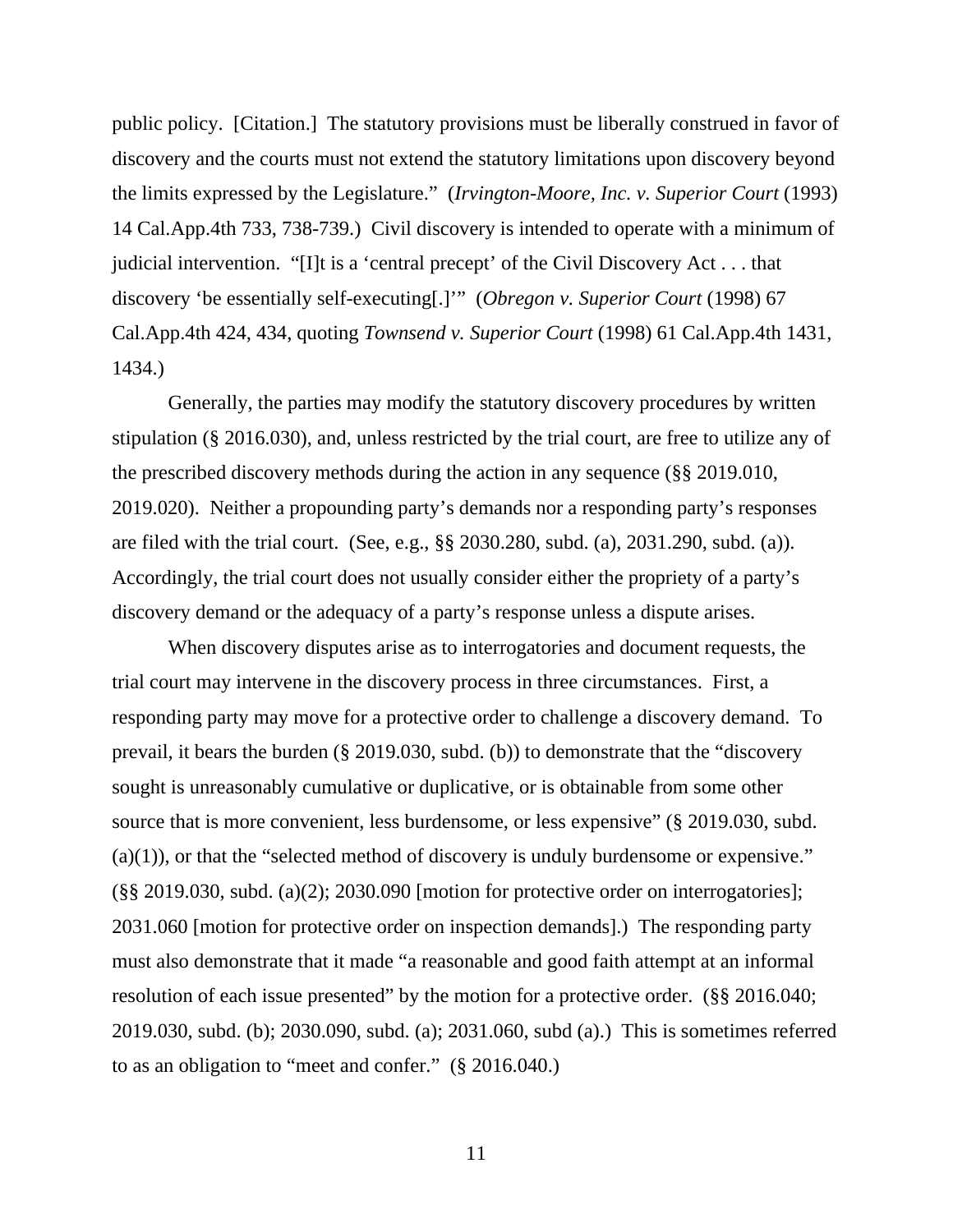Second, if a propounding party is not satisfied with the response served by a responding party, the propounding party may move the court to compel further responses. (§§ 2030.300 **9** [interrogatories]; 2031.310 [inspection demands].) The propounding party must demonstrate that the responses were incomplete, inadequate or evasive, or that the responding party asserted objections that are either without merit or too general.  $(\S\$  2030.300, subd. (a)(1)–(3); 2031.310, subd. (a)(1)–(3).) The propounding party must bring its motion to compel further responses within 45 days of the service of the response (§§ 2030.300, subd. (c); § 2031.310, subd. (c)), and must demonstrate that it complied with its obligation to "meet and confer." (§§ 2016.040; 2030.300, subd. (b); 2031.310, subd  $(b)(2)$ .) In addition, a party moving to compel further responses to an inspection demand must establish "good cause justifying the discovery sought by the inspection demand." (§ 2031.310, subd. (b)(1).)

 Third, and of particular relevance to this case, the trial court may intervene when a party "fails to serve a timely response[.]" (§§ 2030.290 [interrogatories]; <sup>10</sup> 2031.300

"(3) An objection to an interrogatory is without merit or too general."

**<sup>9</sup>** Section 2030.300. subdivision (a) provides: "On receipt of a response to interrogatories, the propounding party may move for an order compelling a further response if the propounding party deems that any of the following apply:

 <sup>&</sup>quot;(1) An answer to a particular interrogatory is evasive or incomplete.

 <sup>&</sup>quot;(2) An exercise of the option to produce documents under Section 2030.230 is unwarranted or the required specification of those documents is inadequate.

**<sup>10</sup>** Section 2030.290 provides: "If a party to whom interrogatories are directed fails to serve a timely response, the following rules apply:

 <sup>&</sup>quot;(a) The party to whom the interrogatories are directed waives any right to exercise the option to produce writings under Section 2030.230, as well as any objection to the interrogatories, including one based on privilege or on the protection for work product under Chapter 4 (commencing with Section 2018.010). The court, on motion, may relieve that party from this waiver on its determination that both of the following conditions are satisfied:

 <sup>&</sup>quot;(1) The party has subsequently served a response that is in substantial compliance with Sections 2030.210, 2030.220, 2030.230, and 2030.240.

 <sup>&</sup>quot;(2) The party's failure to serve a timely response was the result of mistake, inadvertence, or excusable neglect.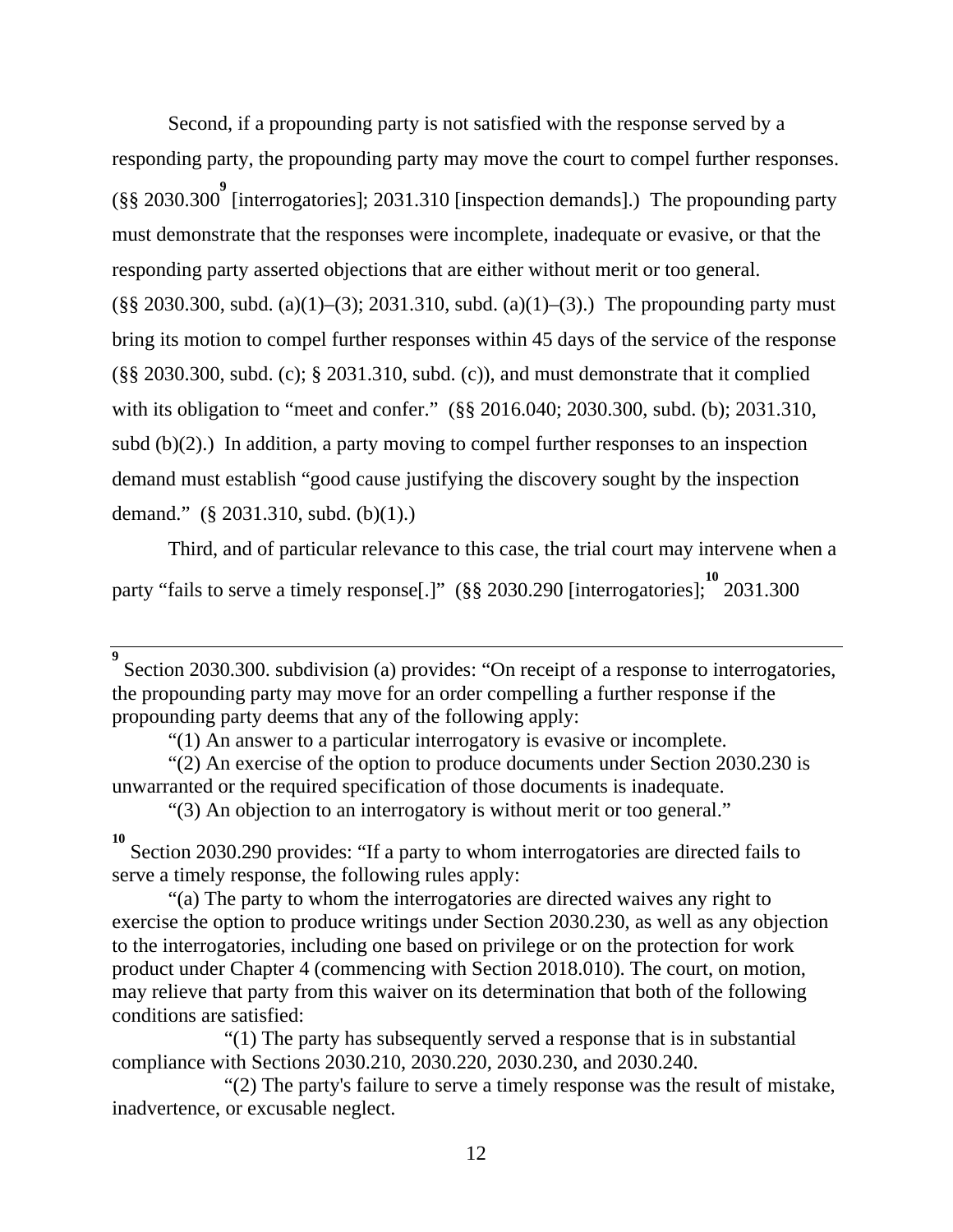[inspection demands].) A party that fails to serve a timely response to the discovery request waives "any objection" to the request, "including one based on privilege" or the protection of attorney work product. (§§ 2030.290, subd. (a); 2031.300, subd. (a).) The trial court may relieve the party of its waiver, but that party must first demonstrate that (a) it subsequently served a response to the demand; (b) its response "is in substantial compliance" with the statutory provisions governing the form and content of the response; and (c) "[t]he party's failure to serve a timely response was the result of mistake, inadvertence, or excusable neglect." (§§ 2030.290, subd. (a)(1)–(2); 2031.300, subd. (a) $(1)$ – $(2)$ .) The propounding party can move the trial court for an order compelling a party to respond to the discovery request. (§§ 2030.290, subd. (b); 2031.300, subd. (b).) Unlike a motion to compel *further* responses, a motion to compel responses is not subject to a 45-day time limit, and the propounding party does not have to demonstrate either good cause or that it satisfied a "meet-and-confer" requirement. (See generally, Weil & Brown, Cal. Practice Guide: Civil Procedure Before Trial (The Rutter Group 2006) ¶¶ 8:1137 to 8:1144, pp. 8F-59 to 8F-60, ¶¶ 8:1483 to 8:1489, pp. 8H-29 to 8H-30 (Weil & Brown); see also Cal. Rules of Court, rule 3.1020(b) ["A separate statement is not required when no response has been provided to the request for discovery"].)

 $\overline{a}$ 

 <sup>&</sup>quot;(b) The party propounding the interrogatories may move for an order compelling response to the interrogatories.

 <sup>&</sup>quot;(c) The court shall impose a monetary sanction under Chapter 7 (commencing with Section 2023.010) against any party, person, or attorney who unsuccessfully makes or opposes a motion to compel a response to interrogatories, unless it finds that the one subject to the sanction acted with substantial justification or that other circumstances make the imposition of the sanction unjust. If a party then fails to obey an order compelling answers, the court may make those orders that are just, including the imposition of an issue sanction, an evidence sanction, or a terminating sanction under Chapter 7 (commencing with Section 2023.010). In lieu of or in addition to that sanction, the court may impose a monetary sanction under Chapter 7 (commencing with Section 2023.010)."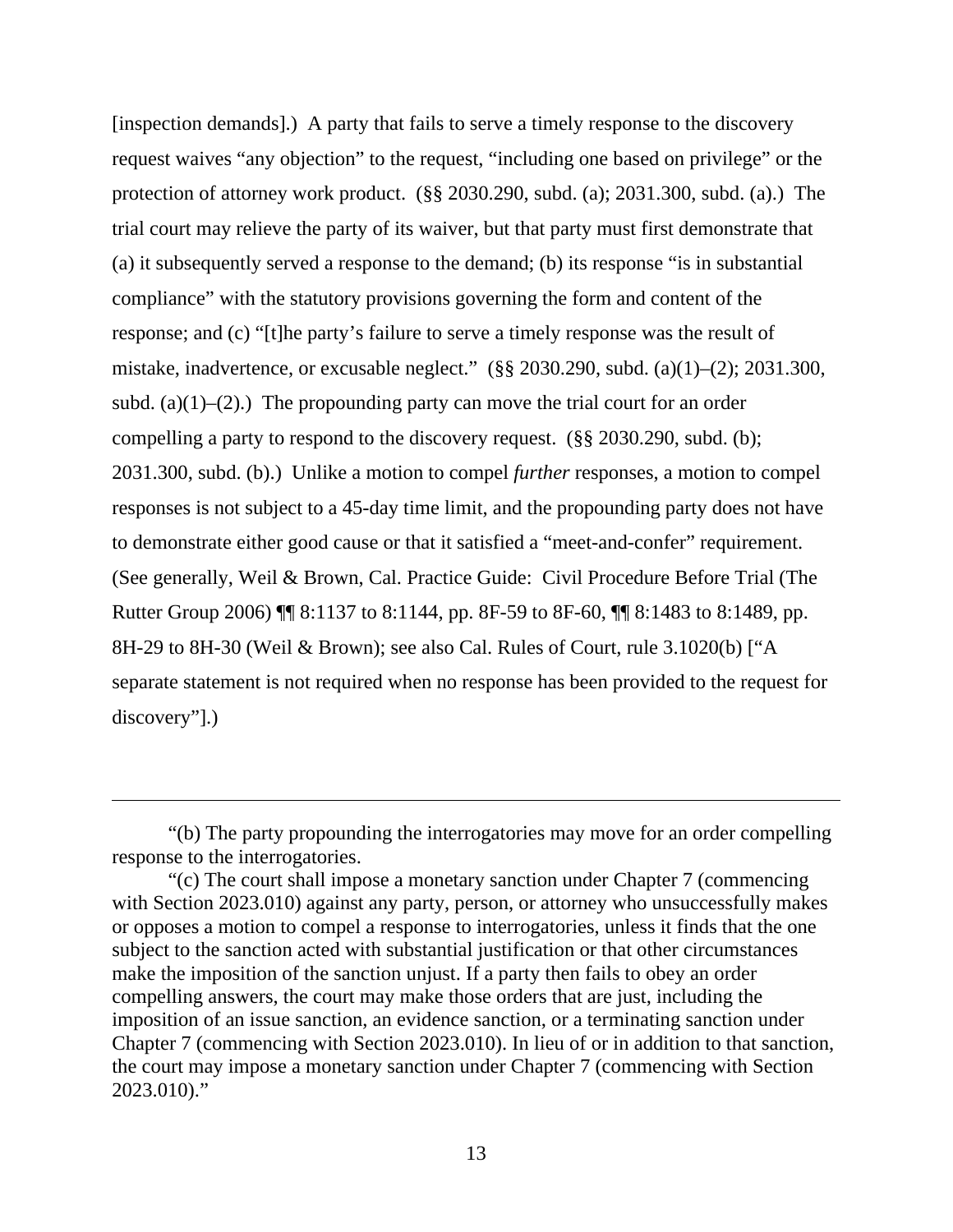If a party fails to serve a timely response, and the propounding party moves for and obtains a court order compelling a response, the trial court must impose a monetary sanction against the delinquent party unless that party acted with "substantial justification" or the sanction would otherwise be unjust. (§§ 2030.290, subd. (c); 2031.300, subd. (c).) In addition, if that party subsequently disobeys the court's order compelling a response, the trial court may then "make those orders that are just," including the imposition of an issue sanction, an evidence sanction, or a terminating sanction. "In lieu or in addition" to any of those sanctions, the trial court "may impose a monetary sanction under" section 2023.030. (§§ 2030.290, subd. (c); 2031.300, subd. (c).) Section 2023.030 **11** authorizes a trial court to impose a monetary sanction against any party or attorney, or both, who has engaged in misuse of the discovery process. Misuses of the discovery process include, among other things, failing to respond or to submit to an authorized method of discovery; making, without substantial justification, an unmeritorious objection to discovery; making an evasive response to discovery; and disobeying a court order to provide discovery. (§ 2023.010.)

## **C. Authority To Award A Monetary Sanction**

 Klugman contends that the trial court lacked the authority to award a monetary sanction in the September 2 Order because the April 26 Order was invalid, and because Sinaiko failed to comply with certain procedural requirements in its motion for terminating sanctions. We reject these contentions.

**<sup>11</sup>** Section 2023.030 provides in pertinent part: "To the extent authorized by the chapter governing any particular discovery method or any other provision of this title, the court . . . may impose the following sanctions against anyone engaging in conduct that is a misuse of the discovery process: [¶] (a) The court may impose a monetary sanction ordering that one engaging in the misuse of the discovery process, or any attorney advising that conduct, or both pay the reasonable expenses, including attorney's fees, incurred by anyone as a result of that conduct. . . . If a monetary sanction is authorized by any provision of this title, the court shall impose that sanction unless it finds that the one subject to the sanction acted with substantial justification or that other circumstances make the imposition of the sanction unjust."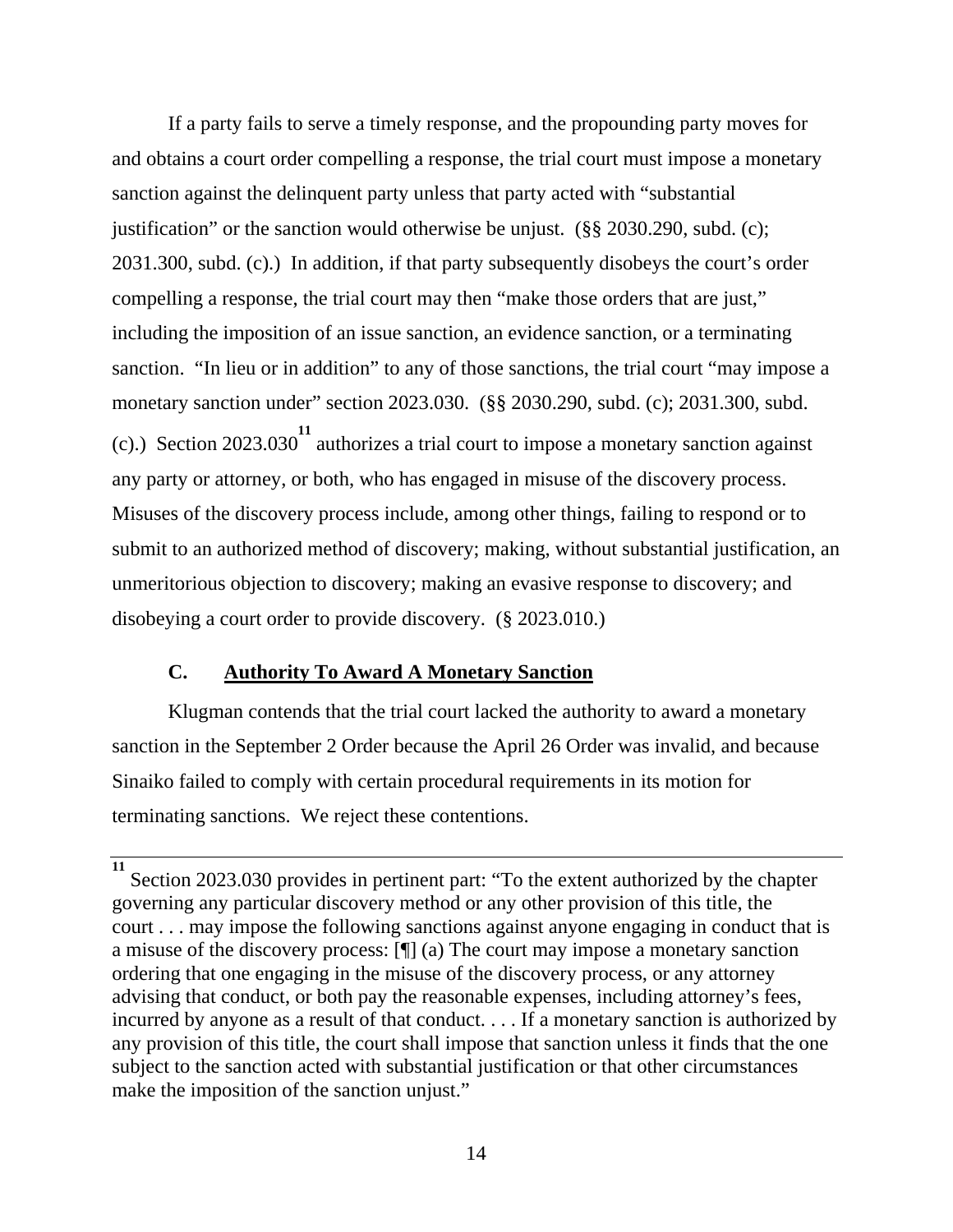1. *Defendants' untimely interrogatory responses did not divest the trial court of the authority to compel responses in the April 26 Order.* **12**

 Klugman's primary contention is that, because defendants served their "responses" to Sinaiko's interrogatories before Sinaiko filed its motion to compel responses under section 2030.290, subdivision (b), the trial court lacked the authority to grant Sinaiko's motion. Klugman argues that Sinaiko's sole remedy in those circumstances was to move to compel *further* responses to the interrogatories under section 2030.300, subdivision (a). We disagree for three independent reasons.

 First, section 2030.290 provides that "[i]f a party to whom interrogatories are directed fails to serve a timely response, the following rules apply[.]" Defendants unquestionably "fail[ed] to serve a timely response" to Sinaiko's form interrogatories; accordingly, the rules set forth in section 2030.290 apply. Those rules provide that the responding party "waives . . . any objection to the interrogatories, including one based on privilege" (§ 2030.290, subd. (a)), and that the propounding party "may move for an order compelling response to the interrogatories." (§ 2030.290, subd. (b).) Once defendants "fail[ed] to serve a timely response," the trial court had authority to grant Sinaiko's motion to compel responses.

 The trial court was entitled to rule on Sinaiko's motion to compel responses based on the information before it. Sinaiko had informed the trial court prior to the April 26 hearing, "On March 31, 2005, defendants served untimely and deficient responses to the First Set of Form Interrogatories, *in that they failed to respond substantively to Form Interrogatory Nos. 50.1 through 50.6*." (Italics added.) The trial court thus knew that

Sinaiko requested sanctions related to the interrogatory responses; the trial court found that defendants violated the April 26 Order by failing to respond to form interrogatories 50.1 through 50.6; and the trial court appears to have awarded sanctions based on that finding, without apportioning the sanction award between the interrogatories and the document requests. The propriety of the sanction thus turns, at least in part, on whether the trial court exceeded its authority in the April 26 Order by compelling responses to the interrogatories.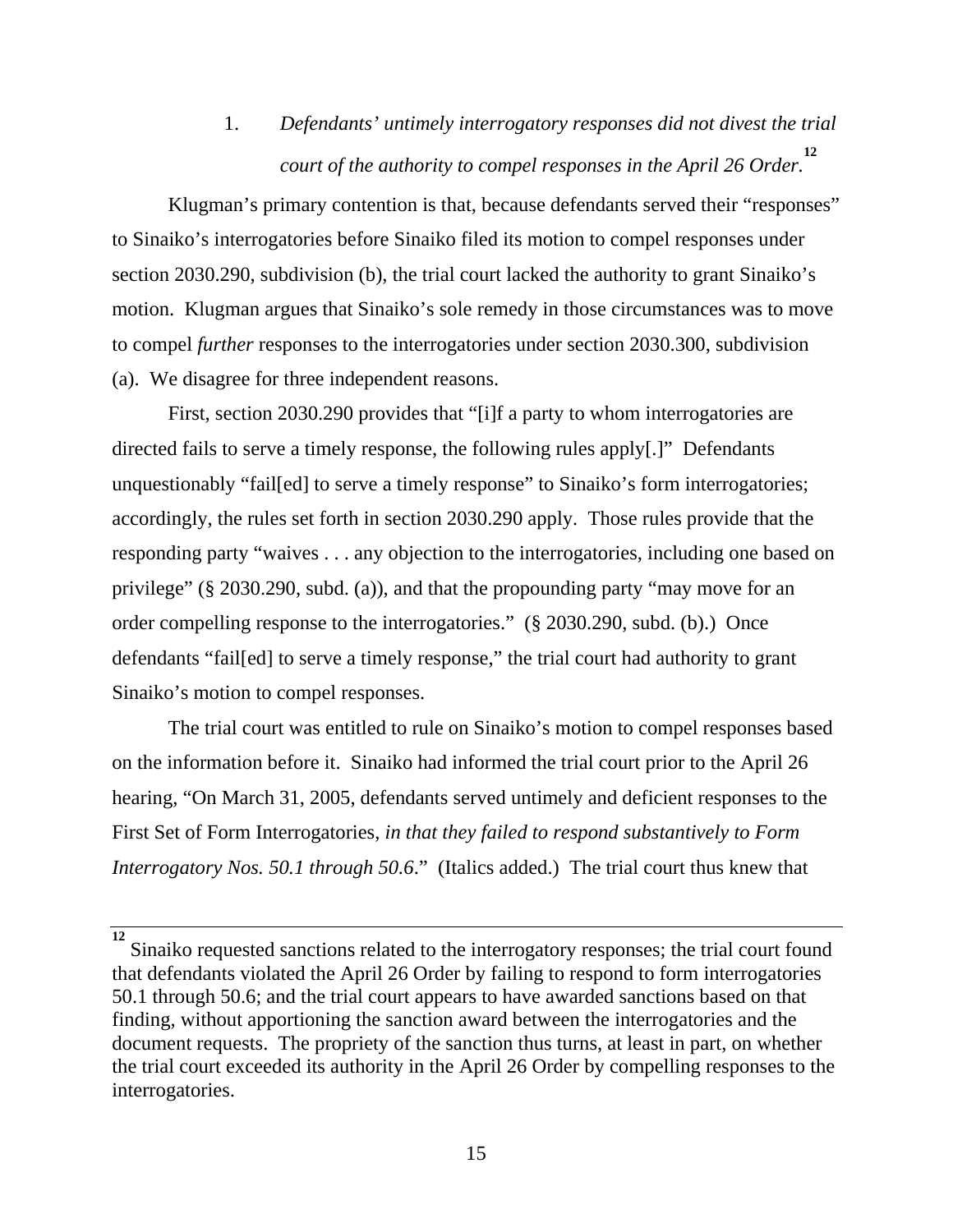defendants had served interrogatory responses, but also had a reasonable basis to conclude that defendants had not, in effect, responded to form interrogatories 50.1 through 50.6. Defendants had the opportunity to put their interrogatory responses before the trial court and to make whatever arguments they deemed appropriate to oppose the motion. They did not. The trial court was not required to speculate about what defendants' interrogatory responses might have contained. For this reason, the trial court had authority to grant Sinaiko's motion and did not abuse its discretion in doing so.

 Second, Klugman's argument that defendants' untimely statements in response to form interrogatories 50.1 through 50.6 divested the trial court of its power to grant Sinaiko's motion is premised on the assumption that defendants' statements were, in fact, "responses" to the interrogatories. That is not the case. Klugman has characterized the statements as neither "answers" nor "objections," but as statements of defendants' "inability to respond." That characterization demonstrates that the responses were not merely insufficient, but legally invalid. (See *Laguna Auto Body v. Farmers Ins. Exchange, supra,* 231 Cal.App.3d at p. 487 [responding party violated order to compel answers by providing responses that were "legally invalid, because they were unverified"].)

 Section 2030.210, subdivision (a) requires a responding party to respond "separately to each interrogatory." Unlike section 2031.210, subdivision (a)(2), which permits a party to respond to an inspection demand with "[a] representation that the party lacks the ability to comply with the demand," section 2030.210, subdivision (a), requires a party responding to interrogatories to provide either "an answer containing the information sought" ( $\S$  2030.210, subd. (a)(1)), an "exercise of the party's option to produce writings" from which the answer can be ascertained (§ 2030.210, subd. (a)(2)), or "[a]n objection to the particular interrogatory" (§ 2030.210, subd. (a)(3)). Accordingly, a responding party generally may *not* respond to interrogatories just by asserting its "inability to respond." (See § 2030.220 [responding party who "does not have personal knowledge sufficient to respond fully" to interrogatory may so state, but must "make a reasonable and good faith effort to obtain the information by inquiry to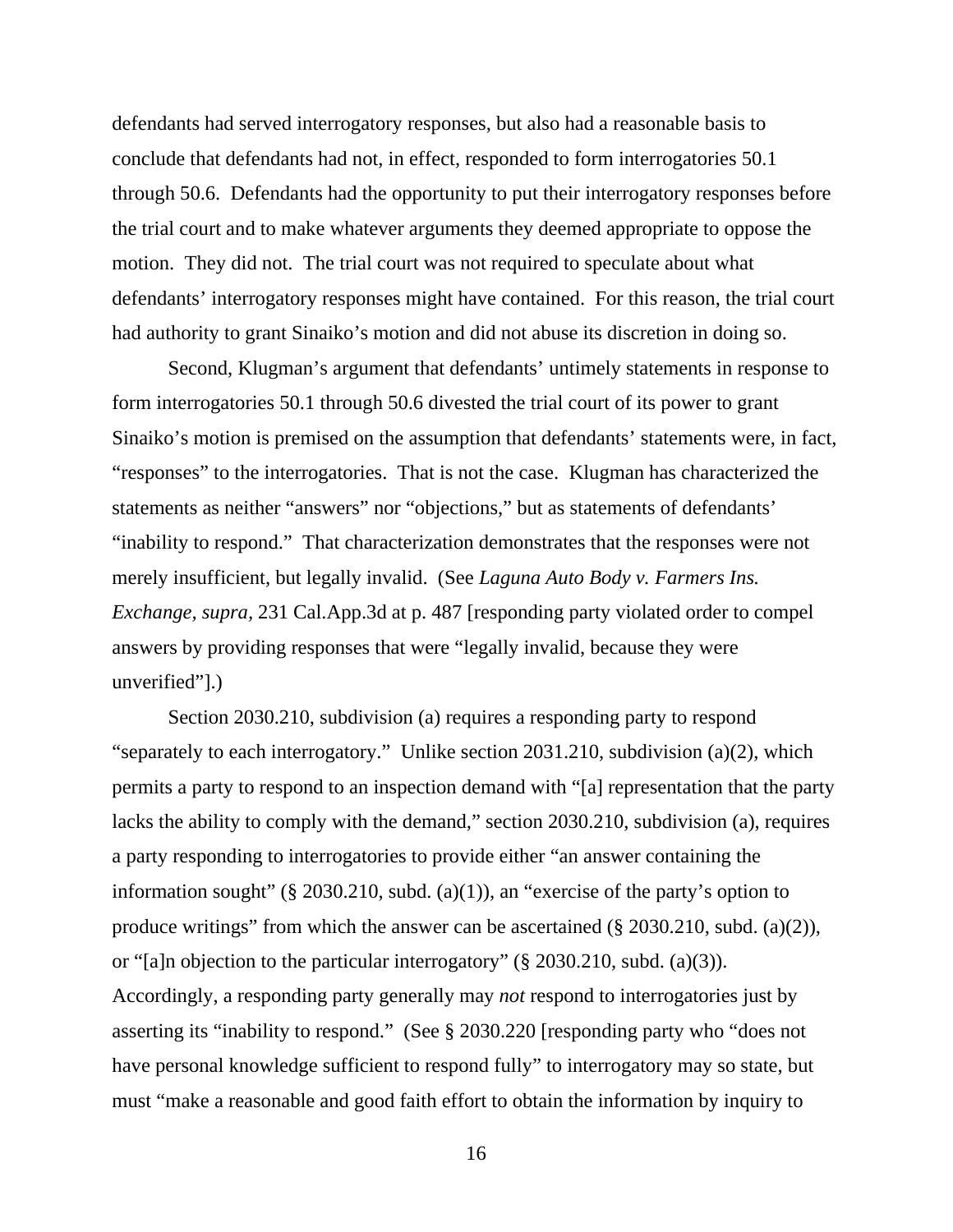other natural persons or organizations," unless the information is "equally available to the propounding party"].) Defendants thus did not "respond" to the interrogatories by stating that they were "[unable] to respond." A response to some interrogatories does not divest a trial court of authority under section 2030.290 to compel answers to those interrogatories as to which there was no appropriate response. Because defendants did not provide legally valid responses to interrogatories 50.1 through 50.6, the trial court had the authority to compel such responses under section 2030.290.

 Third, section 2030.290 does not preclude the trial court from granting a motion to compel responses under subdivision (b), even if the responding party serves untimely interrogatory responses after the propounding party has served the motion. We have found, and the parties have cited, no case considering this precise issue. We therefore turn to the language of the relevant statutes. "As in any case involving statutory interpretation, our fundamental task here is to determine the Legislature's intent so as to effectuate the law's purpose. [Citation.] We begin by examining the statute's words, giving them a plain and commonsense meaning. [Citation.] We do not, however, consider the statutory language 'in isolation.' [Citation.] Rather, we look to 'the entire substance of the statute . . . in order to determine the scope and purpose of the provision . . . . [Citation.]' (*West Pico Furniture Co. v. Pacific Finance Loans* (1970) 2 Cal.3d 594, 608 [86 Cal.Rptr. 793, 469 P.2d 665].) That is, we construe the words in question "'in context, keeping in mind the nature and obvious purpose of the statute . . . ." [Citation.]' *(Ibid.)* We must harmonize 'the various parts of a statutory enactment . . . by considering the particular clause or section in the context of the statutory framework as a whole.' (*Moyer v. Workmen's Comp. Appeals Bd.* (1973) 10 Cal.3d 222 [110 Cal.Rptr. 144, 514 P.2d 1224] . . . .)" (*People v. Murphy* (2001) 25 Cal.4th 136, 142; accord, *Scottsdale Ins. Co. v. Superior Court* (1997) 59 Cal.App.4th 263, 273 [construing former § 2031].)

 As noted above, section 2030.290 provides that "[i]f a party to whom interrogatories are directed fails to serve a timely response, the following rules apply[.]" Those rules include that party's waiver of all objections under subdivision (a), and the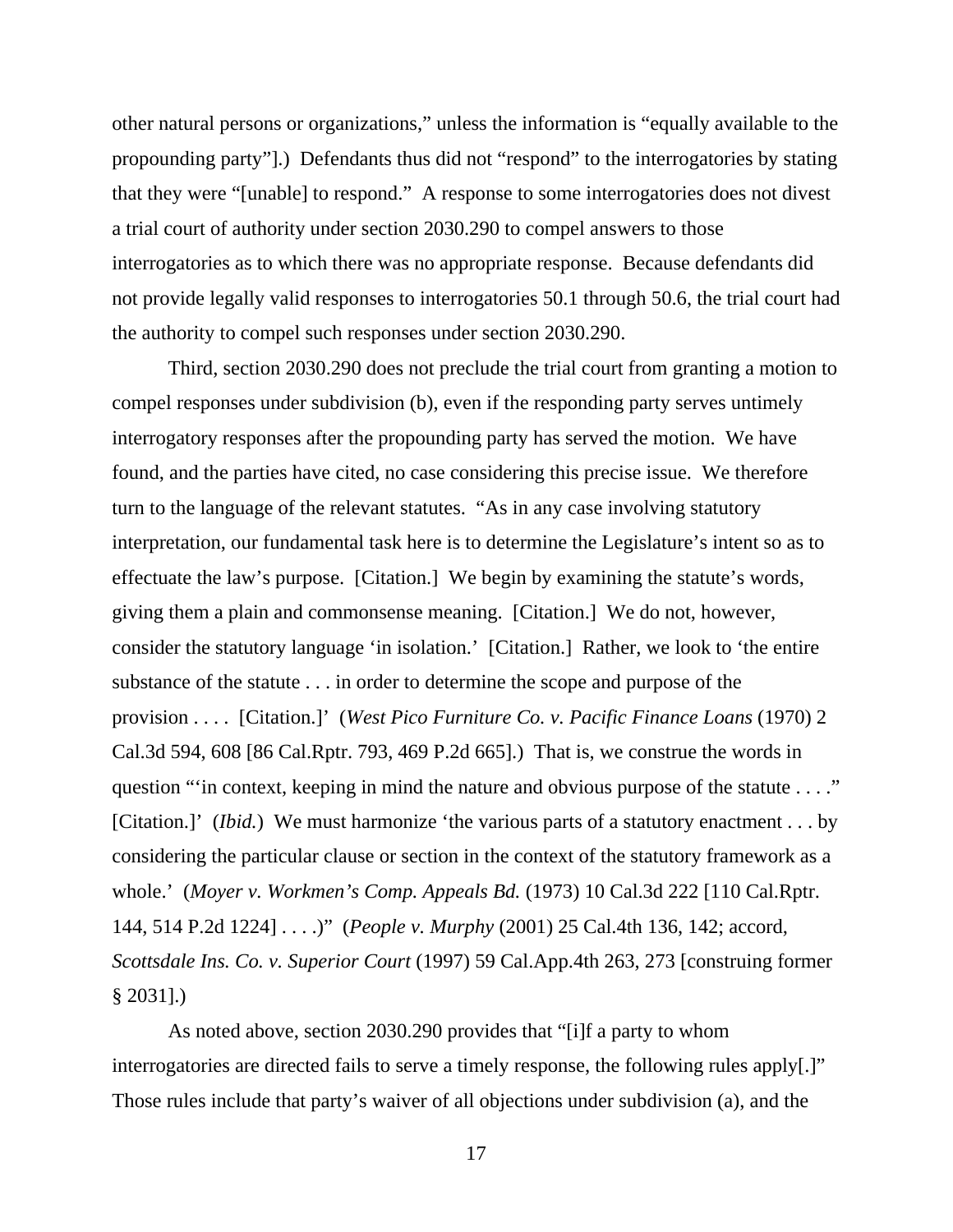propounding party's right to move to compel responses under subdivision (b). Nothing in the text of section 2030.290 suggests that section 2030.290 *ceases* to apply merely because a party serves a tardy response. Rather, the text implies the contrary. For example, the court "may" relieve a party who provides untimely responses from its waiver of objections under section 2030.290, subdivision (a), if that party demonstrates that three conditions are satisfied: (1) the party "*has subsequently* served a response" (italics added); (2) the response is "in substantial compliance" with the statutory provisions governing the form and content of interrogatory responses; and (3) the failure to respond in a timely fashion "was the result of mistake, inadvertence, or excusable neglect." (§ 2030.290, subd. (a).) Section 2030.290 suggests that merely providing untimely responses does not divest the trial court of its authority under that section.

 This construction is supported by the manner in which section 2030.290 operates in conjunction with section 2030.300. If a party fails to serve a timely response to interrogatories, then under section 2030.290, subdivision (a), it waives all objections and the burden shifts to that party to demonstrate that it is entitled to relief from the waiver. In contrast, if the party does serve a timely response — even if that response is deficient in some respect — then the responding party has the procedural protections afforded by section 2030.300. Under that section, the burden is on the propounding party to demonstrate that the response is inadequate or improper, and that the propounding party made a good faith attempt to "meet and confer." In addition, the propounding party has only 45 days to seek relief. Together, these two sections encourage parties to make reasonable discovery requests, to respond to discovery in a timely fashion, and to resolve their own disputes.

 To accept Klugman's interpretation would remove an important incentive for parties to respond to discovery in a timely fashion. Under Klugman's theory, a party to whom interrogatories were directed could wait until the hearing on a section 2030.290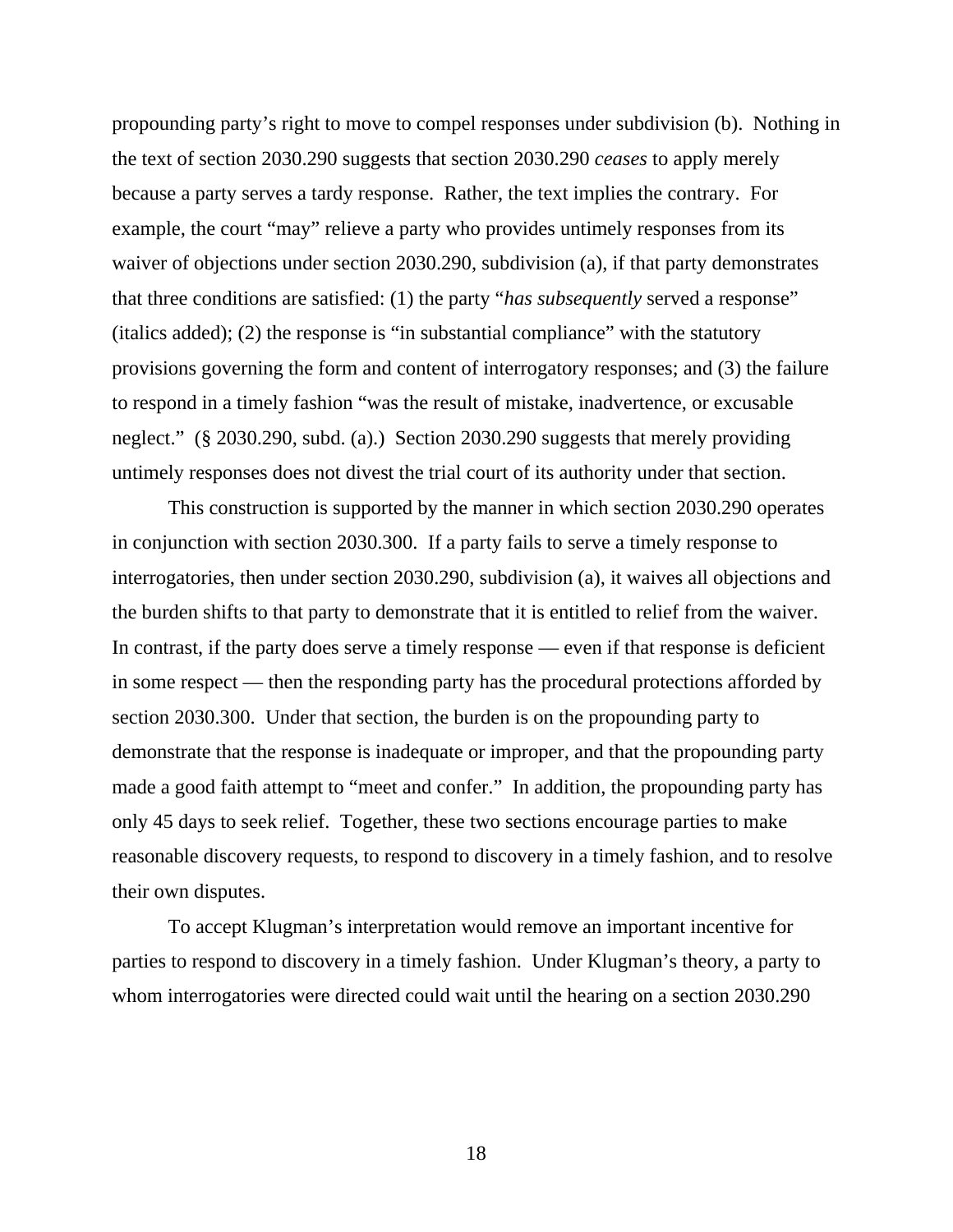motion was imminent, then serve a set of evasive and incomplete responses, and thereby unilaterally deprive the trial court of authority to hear the motion. Even though the responding party had waived all objections to the discovery, the burden would shift to the propounding party, first to meet and confer, and then to demonstrate the impropriety of the responding party's responses. The statutory language does not suggest such a result.

 Under section 2030.290, therefore, once a party has failed to serve timely interrogatory responses, the trial court has the authority to hear a propounding party's motion to compel responses under section 2030.290, subdivision (b), regardless of whether a party serves an untimely response. If a party fails to serve a timely response to interrogatories, then by operation of law, all objections that it could assert to those interrogatories are waived. (§ 2030.290, subd. (a).) Unless that party obtains relief from its waiver, the propounding party is entitled to move under subdivision (b) for an order compelling the response to which the propounding party is entitled: that is, a response without objection, and that substantially complies with the provisions governing the form (§ 2030.210) and completeness (§ 2030.220) of interrogatory responses.

 The question we address is the extent of the trial court's *authority* under section 2030.290, subdivision (b), not whether relief should be granted in a particular case. If a party provides an untimely interrogatory response that does not contain objections and that sets forth legally valid responses to each interrogatory, the untimely response might completely or substantially resolve the issues raised by a motion to compel responses under section 2030.290. Even in such cases, however, the trial court retains the authority

**<sup>13</sup>** Though Klugman emphasizes that defendants served their untimely interrogatory responses before Sinaiko filed its motions, nothing in section 2030.290 suggests that there is any significance as to when after the due date the untimely responses are served. Under Klugman's theory, an untimely interrogatory response served the day before the hearing on a motion to compel responses would as effectively "render[] the relief sought in the motion[] moot" as, in this case, a belated response served the day before the motion was filed.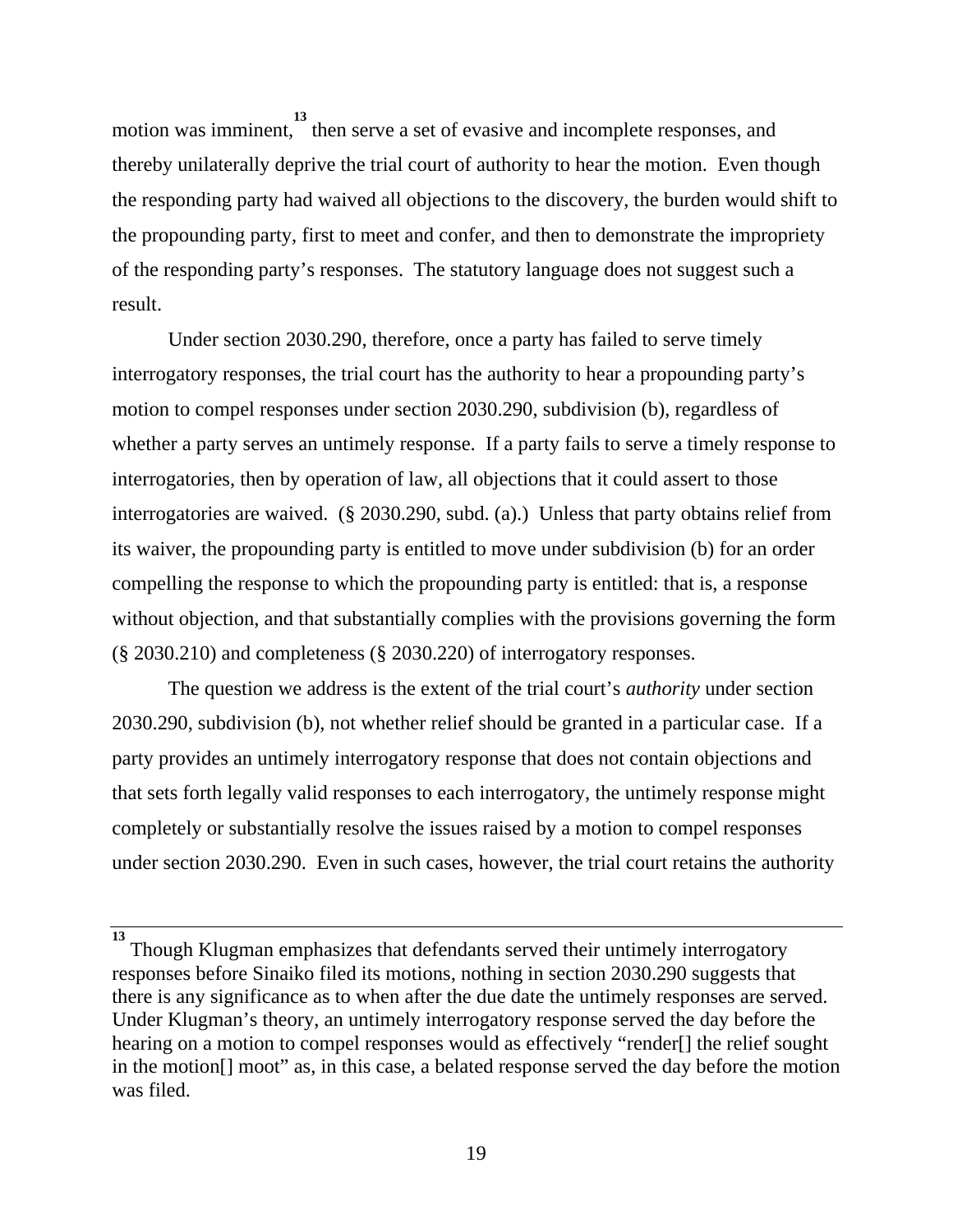to hear the motion. (See Cal. Rules of Court, rule 3.1030(a) ["The court may award sanctions under the Discovery Act in favor of a party who files a motion to compel discovery, even though . . . the requested discovery was provided to the moving party after the motion was filed"].) Whether a particular response does resolve satisfactorily the issues raised by a motion is a matter best determined by the trial court in the exercise of its discretion, based on the circumstances of the case. In many cases involving untimely responses, the propounding party will take the motion off calendar or narrow its scope to the issue of sanctions. If the propounding party proceeds with the motion, however, the trial court has the discretion to rule on the motion. The trial court might compel responses without objection if it finds no legally valid responses have been provided to one or more interrogatories; it might deny the motion to compel responses as essentially unnecessary, in whole or in part, and just impose sanctions; it might treat the motion as one under section 2030.300 and either determine that further answers are required, <sup>14</sup> or order the propounding party to "meet and confer" (§ 2030.300, subd. (b)) and file a separate statement (Cal. Rules of Court, rule 3.1020(a)(2), (c)); or it might take the motion off calendar, thereby requiring the propounding party to file a motion under section 2030.300.

*Deyo v. Kilbourne* (1978) 84 Cal.App.3d 771 (*Deyo*), relied upon by Klugman, is inapposite. In that case, which was decided under the Civil Discovery Act of 1957, plaintiff Deyo, a lawyer, sued and served interrogatories on a former client, Kilbourne, who represented himself. Because Kilbourne was seriously ill and in-and-out of the hospital for several months, Kilbourne did not respond to Deyo's interrogatories. Deyo

**<sup>14</sup>** Normally, to compel further responses, the trial court would need to find that the propounding party made an effort at informal resolution sufficient to satisfy the "meet and confer" requirement of section 2030.300, subdivision (b). Although the court rule requiring a separate statement on a motion to compel further responses (Cal. Rules of Court, rule 3.1020) would permit the trial court to continue or deny a motion to compel when no separate statement is provided, it does not limit a trial court's discretion to compel further answers notwithstanding the absence of a separate statement.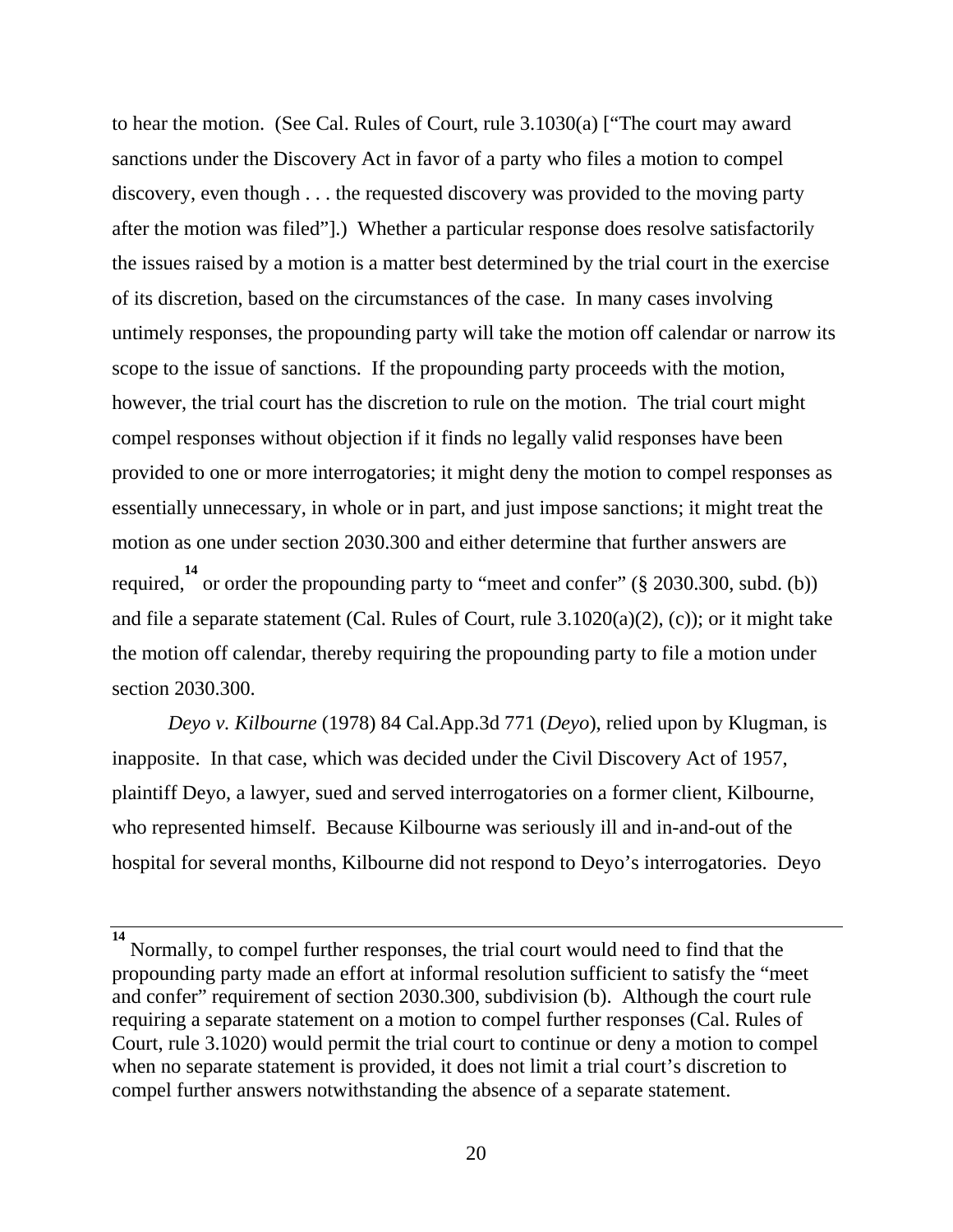moved to strike Kilbourne's answer based on Kilbourne's failure to respond. The trial court refused to strike Kilbourne's answer, but "directed Mr. Kilbourne to file answers by December 15, 1976." (*Id.* at p. 778.) Kilbourne "filed" answers on December 15, but his responses "were clearly not *fully* responsive to the questions propounded." (*Ibid.*, italics added.) Deyo moved again to strike Kilbourne's answer. This time, the trial court struck Kilbourne's answer and entered judgment in favor of Deyo. Kilbourne appealed. (*Id.* at pp. 778-779.) The court of appeal reversed, holding that the trial court could not sanction Kilbourne for violating the order "to file answers by December 15, 1976" because Kilbourne had, in fact, filed answers by December 15, 1976. (*Id.* at 797-798.)

 As its facts and procedural posture indicate, *Deyo, supra,* 84 Cal.App.3d 771, is not determinative as to whether the trial court in this case had authority to issue the April 26 Order. *Deyo* addressed a different issue. The trial court in *Deyo* clearly had authority to issue its order compelling Kilbourne's responses to Deyo's interrogatories, and Kilbourne did not challenge that authority on appeal. Rather, the issue in *Deyo* was whether the trial court exceeded its authority by imposing *sanctions* against Kilbourne for "violating" that order when, in fact, Kilbourne had complied. (*Id.* at p. 779 [defining issue as, "What sanctions are proper when a party fails to fully answer interrogatories?"].) As the *Deyo* court articulated its holding, "In November, 1976, the Court denied respondent's request for sanctions but directed appellant to file answers by December 15, 1976. Appellant complied with that order and, therefore, no sanctions under Section 2034(b) of the Code of Civil Procedure were permissible." (*Id.* at pp. 797- 798.) *Deyo* thus stands for the unremarkable proposition that a party cannot be sanctioned for violating a discovery order that it did not, in fact, violate. That proposition has no bearing on whether the trial court in this case had the authority in the April 26 Order to compel responses. The trial court did not, in its April 26 Order, issue the monetary sanction under review here. The trial court had authority to determine whether defendants complied with their statutory obligations.

*Deyo, supra,* 84 Cal.App.3d 771, also does not preclude the monetary sanction for violating the April 26 Order imposed by the trial court in the September 2 Order. Unlike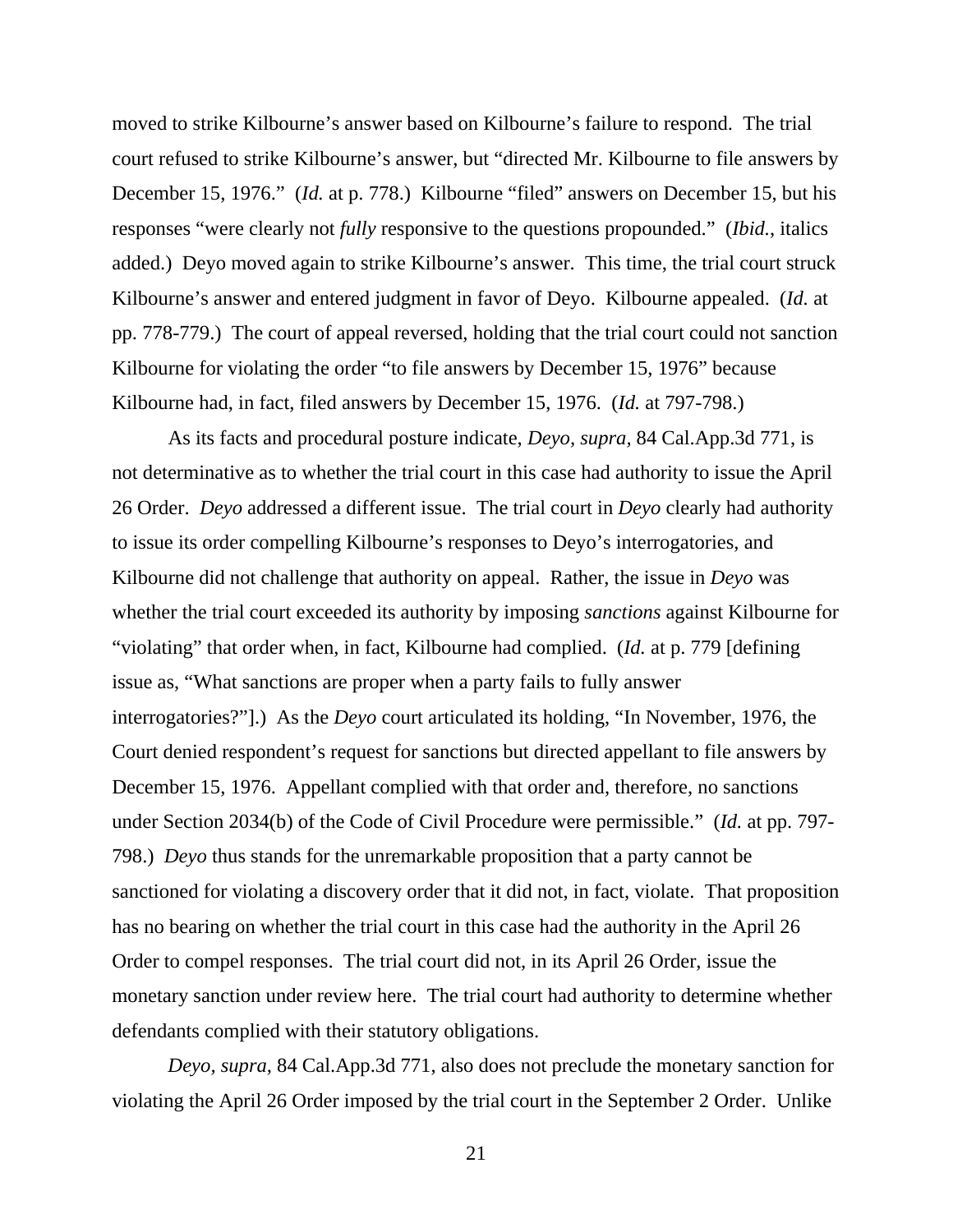the defendant in *Deyo*, the defendants in this case did not do *anything* to comply with the trial court's order compelling responses to form interrogatories 50.1 through 50.6, even after the trial court overruled their demurrers, and failed to produce all of the documents the trial court ordered them to produce. (See *infra*, Part D.) Moreover, while Kilbourne's untimely interrogatory answers were "not fully responsive" (*id.* at p. 778), there is no indication in *Deyo* that Kilbourne's responses were legally invalid, as defendants' statements of "inability to respond" to the interrogatories in this case. For these reasons, the trial court's September 2 Order awarding a monetary sanction against Klugman was not inconsistent with *Deyo*. (§ 2023.010, subd. (g); see *Laguna Auto Body v. Farmers Ins. Exchange, supra,* 231 Cal.App.3d at p. 487 [affirming sanctions for violating order to compel responses under former section 2030, subd. (k) where belated interrogatory answers were "legally invalid" and trial court "could reasonably infer [the responding parties] were merely obstructing and delaying discovery"].)

 We conclude that the trial court had the authority to grant Sinaiko's motion to compel interrogatory responses under section 2030.290, subdivision (b). The violation of that order could therefore properly serve as the basis for a monetary sanction pursuant to sections 2030.290, subdivision (c) and 2023.030.

## 2. *The award of a monetary sanction in the September 2 Order was not unauthorized.*

 Klugman contends that the trial court lacked authority to award a monetary sanction in its September 2 Order because Sinaiko failed to bring its motion for terminating sanctions within 45 days of defendants' interrogatory responses. The 45-day limit, however, applies only to motions to compel further responses to interrogatories under § 2030.300. (§ 2030.300, subd. (c).) Section 2030.290 contains no such limitation in either subdivision (b), permitting motions to compel answers, or subdivision (c), permitting sanctions for failure to obey a court order compelling answers. (See Weil & Brown, *supra*, ¶ 8:1138, p. 8F-59.) Nor does section 2023.040 contain a 45-day limit. Unlike section 2030.300, section 2023.040 requires only that a motion seeking sanctions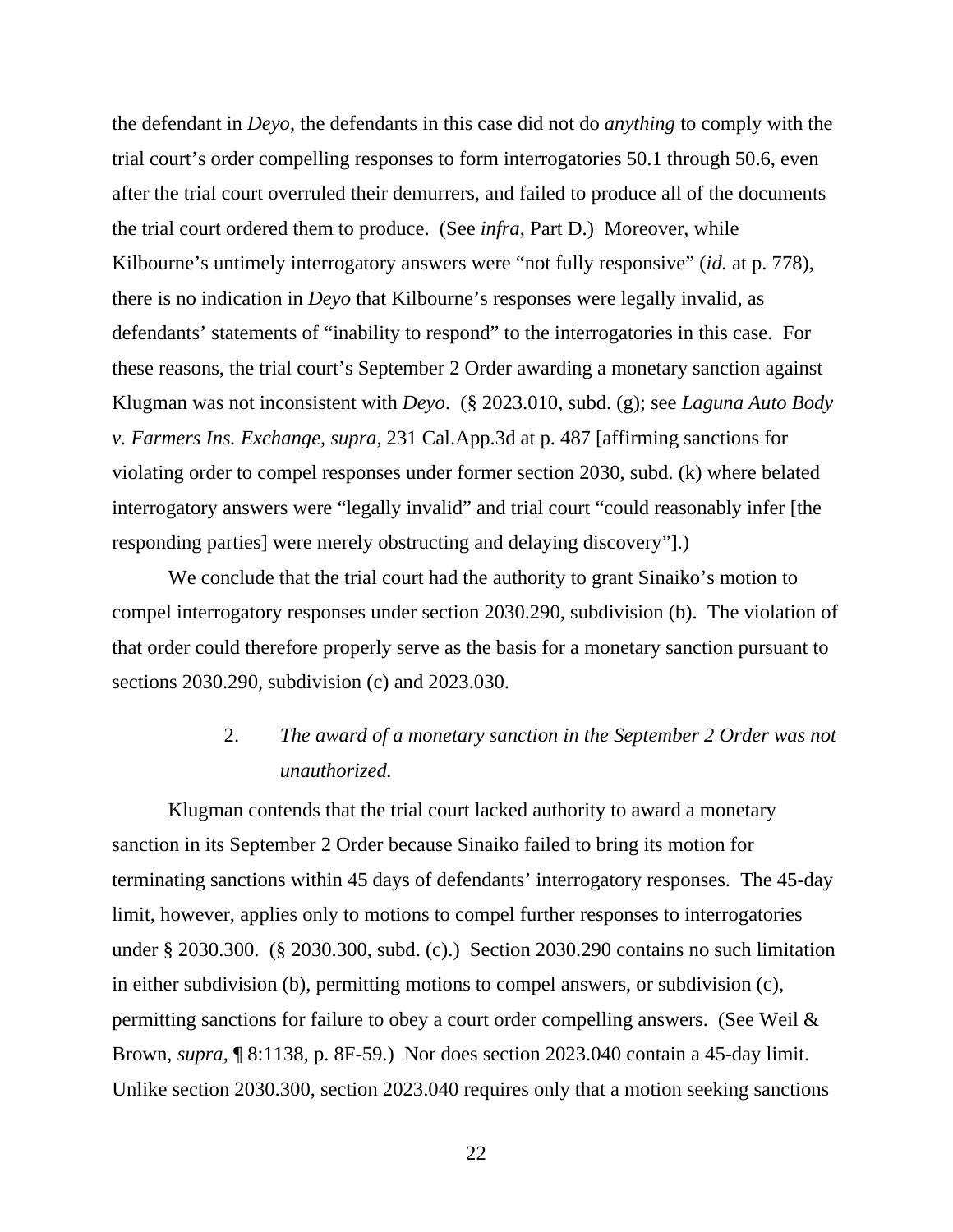for misuse of discovery "be supported by a memorandum of points and authorities, and accompanied by a declaration setting forth the facts supporting the amount of any monetary sanction sought." "When the Legislature uses materially different language in statutory provisions addressing the same subject or related subjects, the normal inference is that the Legislature intended a difference in meaning." (*People v. Trevino* (2001) 26 Cal.4th 237, 242.)

 Klugman also argues that Sinaiko was required to "meet and confer" prior to making the motion for terminating sanctions. Although the "meet-and-confer" requirement is an express prerequisite to moving to compel further responses to interrogatories (§ 2030.300, subd. (b)) and inspection demands (§ 2031.310, subd. (b)(2)), no such requirement appears in the statutes permitting sanctions based on a party's violation of a court order compelling responses (§§ 2030.290, subd. (c); 2031.300, subd. (c)) or for misuse of discovery (§ 2023.040). **15** (See *Leach v. Superior Court* (1980) 111 Cal.App.3d 902, 906 ["meet-and-confer" requirement of former Cal. Rules of Court, rule 222.1 (now embodied in § 2030.300, subd. (b)) did not apply when propounding party sought order compelling responses to interrogatories and sanctions for responding party's failure to respond "within the statutorily permitted time"].)

 That Sinaiko was not required to "meet and confer" before seeking sanctions does not, as Klugman claims, make Sinaiko "the sole arbiter of what would . . . be deemed 'compliant' with the April 26, 2005 Order." As described above, defendants could have sought relief in the trial court from their waivers; such relief necessarily would have entailed a finding that defendants' responses substantially complied with defendants' discovery obligations. (§§ 2030.290, subd. (a)(1); 2031.300, subd. (a)(1).) In the

In his reply brief, Klugman recasts the "meet-and-confer" argument to contend that the amount of sanctions awarded was unreasonable because, had Sinaiko "engaged in the required meet and confer process," defendants "could have addressed" their violations of the April 26 Order. We will not speculate regarding what defendants "could" have done. Defendants *should* have complied with the trial court's order, and they failed to do so. (See *infra*, Part D.)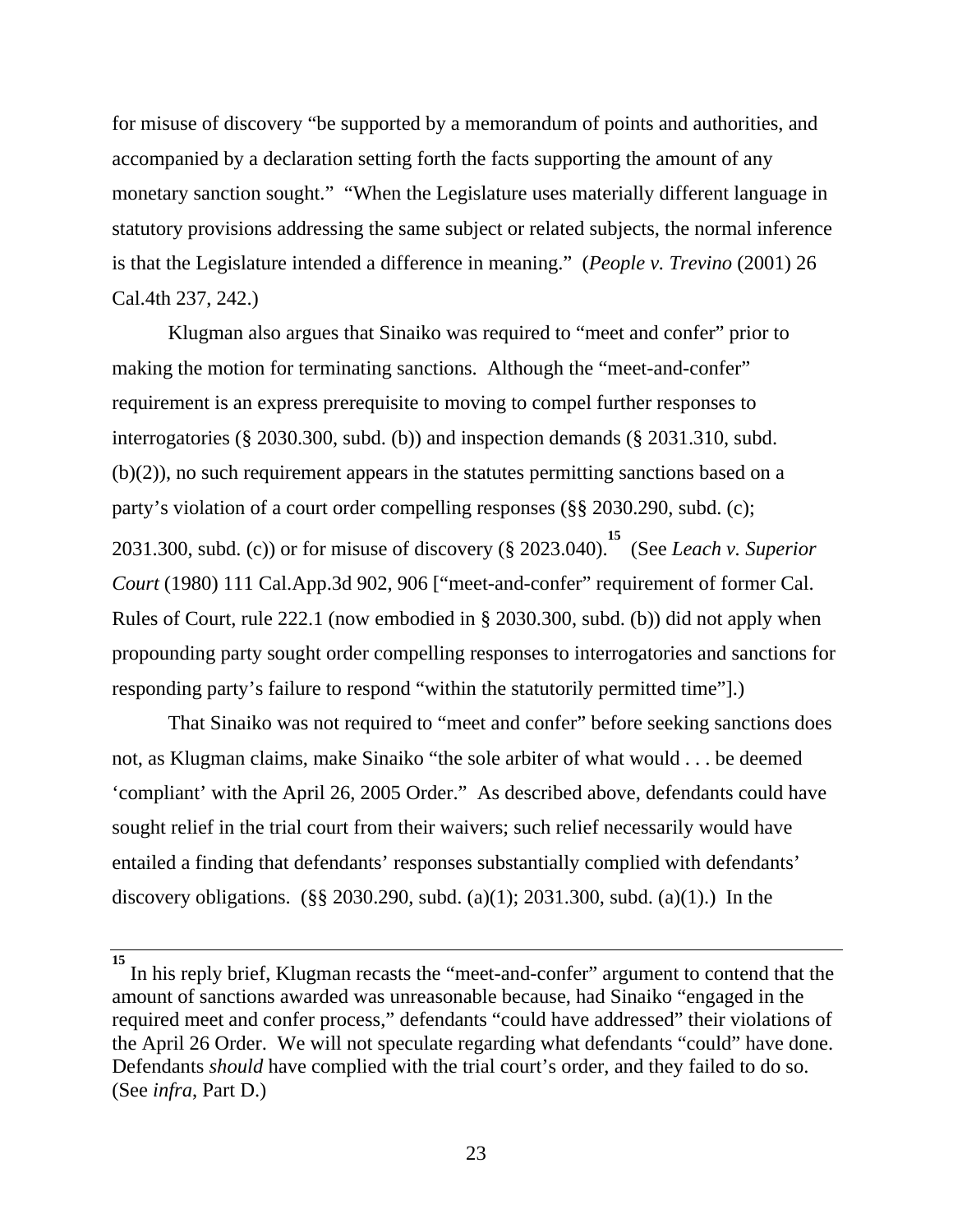alternative, if defendants believed that Sinaiko had asserted positions with respect to the April 26 Order that subjected defendants to "unwarranted annoyance" or "undue burden and expense," defendants could have moved for a protective order determining that defendants had complied with the April 26 Order. Such a motion would have been subject to the "meet-and-confer" process. (§§ 2030.090, subd. (a); 2031.060, subd. (a)). In any event, it was ultimately the trial court — not Sinaiko — which determined that defendants violated the April 26 Order.

 Finally, Klugman makes the related arguments that the April 26 Order was ambiguous because it "purported to order Defendants to serve [interrogatory] responses which they had already served," and exceeded the scope of the trial court's authority under sections 2030.290, subdivision (b) and 2031.300, subdivision (b), because an order compelling a response "cannot extend to govern the ultimate substance of any such response[.]" The trial court's order, however, was not ambiguous. The trial court ordered defendants "to respond without objection and produce all documents within 20 days." This means exactly what it says: that defendants were to respond without objection, in conformance with the statutory provisions governing the form and content of responses, and to produce all documents within 20 days. The trial court could not ascertain whether defendants had complied with the April 26 Order *except* with reference to the "ultimate substance" of defendants' responses. Here, Sinaiko reported to the trial court that, although defendants had provided some interrogatory responses, there was, in effect, no proper response to interrogatories 50.1 through 50.6. Moreover, as discussed, the trial court had the discretion to assess the adequacy of defendants' untimely responses upon a motion to compel responses under section 2030.290. The trial court thus did not exceed its authority either by issuing the April 26 Order or by imposing sanctions for violating that order.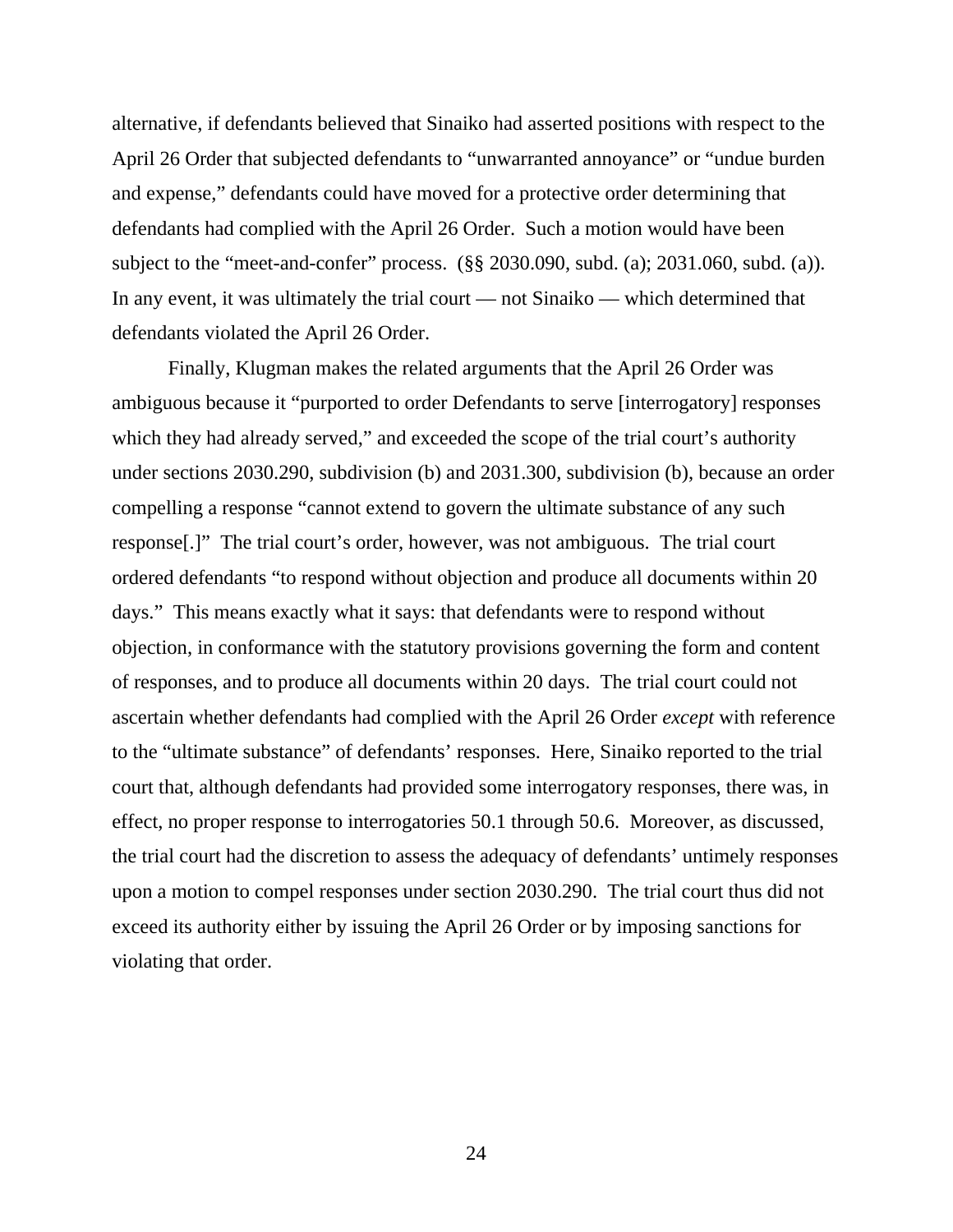#### **[The following section D is not for publication]**

## **D. The Trial Court Did Not Abuse Its Discretion In Concluding That Defendants Violated the April 26 Order**

 Klugman argues that, even if the April 26 Order was valid, the trial court erred when it determined that defendants violated that order. We conclude that the trial court was within its discretion to find that defendants violated the April 26 Order.

 Klugman contends that defendants' "responses" to form interrogatories 50.1 through 50.6 did not violate the April 26 Order because the "responses" did not contain objections, but instead contained a statement of defendants' "inability to respond." As stated in Part C, *supra*, such statements were not legally valid responses to the interrogatories. In addition, the trial court could reasonably conclude that the interrogatory responses were in bad faith and intended "merely [to] obstruct[] and delay[] discovery." (*Laguna Auto Body v. Farmers Ins. Exchange, supra,* 231 Cal.App.3d at p. 487.) Sinaiko's complaint states only one claim for breach of contract, and Sinaiko clearly describes the contract on which that claim is based in paragraph 17: "In or about August, 2002, the parties orally agreed that defendants, and each of them, would provide advisory and financial services to SINAIKO's clients for which SINAIKO would compensate defendants. Defendants agreed that they would provide SINAIKO with the underlying materials supporting the opinion letters prepared upon SINAIKO's request, due to the fact that said materials were at all times the property of SINAIKO." Paragraph 19 of the complaint states, "Beginning in or about August, 2002, and continuing to the present, defendants, and each of them, breached the above-referenced oral agreement[.]" Defendants' statements of "inability to respond" because they could not "determine which contract, oral or written, if any, [was] at issue," were thus frivolous. Further still, Klugman and defendants have not attempted to justify their continued failure to respond to the interrogatories after the trial court overruled their demurrers on April 27, one day after the trial court issued the April 26 Order. The trial court did not abuse its discretion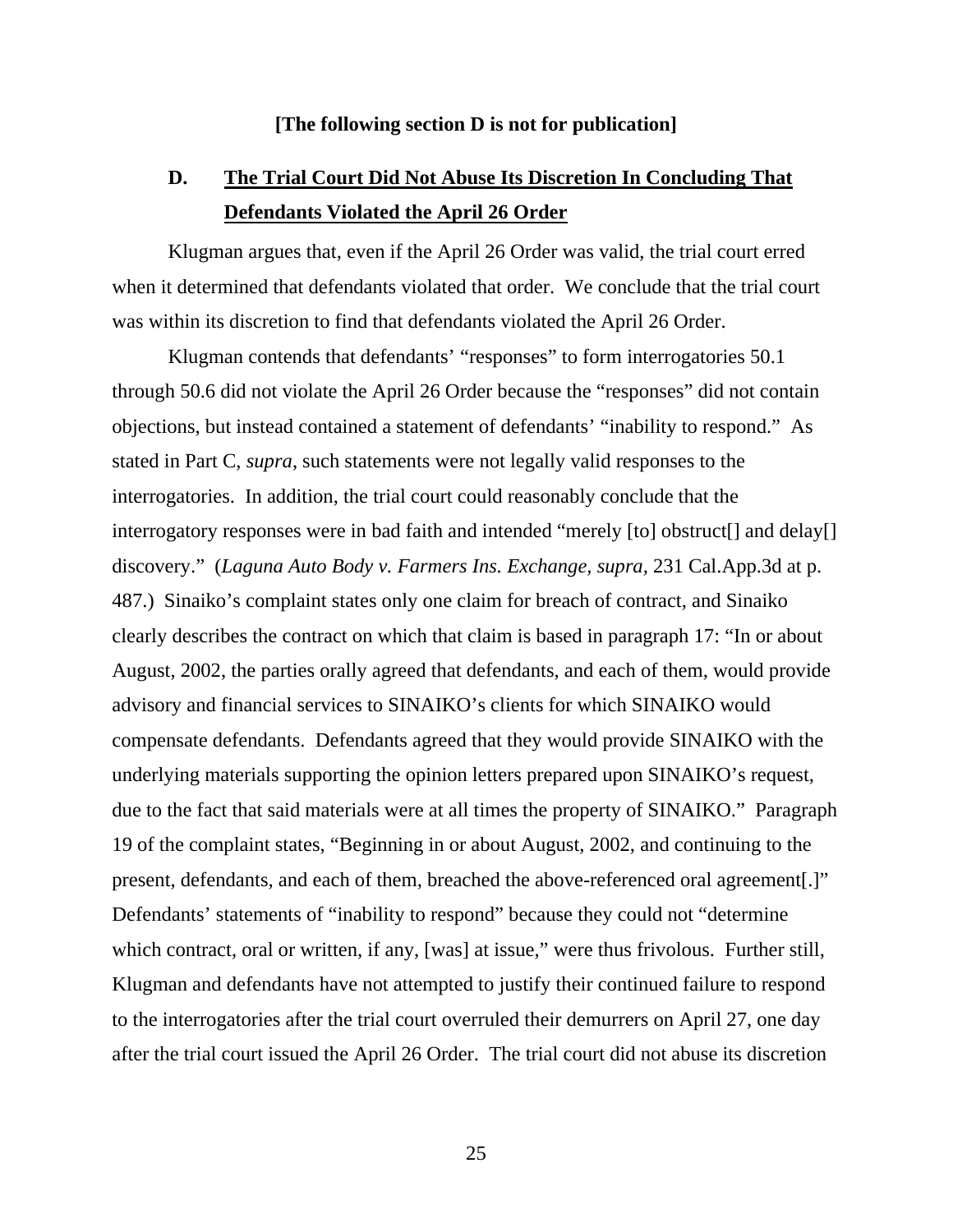in concluding that defendants violated the April 26 Order with respect to the interrogatories.

 With respect to the document requests, there is no question that defendants did not "produce all documents within 20 days," as they were ordered to do. Defendants withheld documents that they claimed had been produced by a third party, and documents that defendants claimed "belonged to third persons, as to which those third persons maintained privileges." We do not need to address defendants' excuses for their failure to produce these documents because any and all objections that defendants might have asserted — including objections based on privilege, undue expense, undue burden and duplication of effort — were waived by defendants' failure to serve a timely response to Sinaiko's inspection demand.<sup>16</sup> (§ 2031.300, subd. (a).) The trial court ordered defendants to produce "all documents" responsive to Sinaiko's document requests; defendants did not do so; defendants therefore violated the April 26 Order.

 Furthermore, even if defendants might have asserted colorable objections had they timely responded, defendants failed to make an evidentiary record to establish the validity of those objections for purposes of this appeal. Defendants failed to identify any of the documents they withheld with any degree of specificity; failed to establish any alleged contractual, fiduciary or other relationship between defendants and any third party obligating defendants to withhold any documents; and failed to establish the alleged confidential or proprietary nature of any documents. As stated above, "[i]t is [Klugman's] burden to affirmatively demonstrate error[.]" (*Laguna Auto Body v. Farmers Ins. Exchange, supra,* 231 Cal.App.3d at p. 487.)

 Finally, we note that Klugman makes no specific argument, other than his arguments on the merits, that the trial court abused its discretion in finding that

**<sup>16</sup>** Contrary to Klugman's assertion, this does not mean that defendants "waive[d] objections of third parties" with privilege claims. Defendants merely waived their own right to assert those privileges in this litigation. The third parties themselves would have standing to intervene to assert their own privileges, if any such privileges exist. (*Mylan Laboratories Inc. v. Soon-Shiong* (1999) 76 Cal.App.4th 71, 80.)